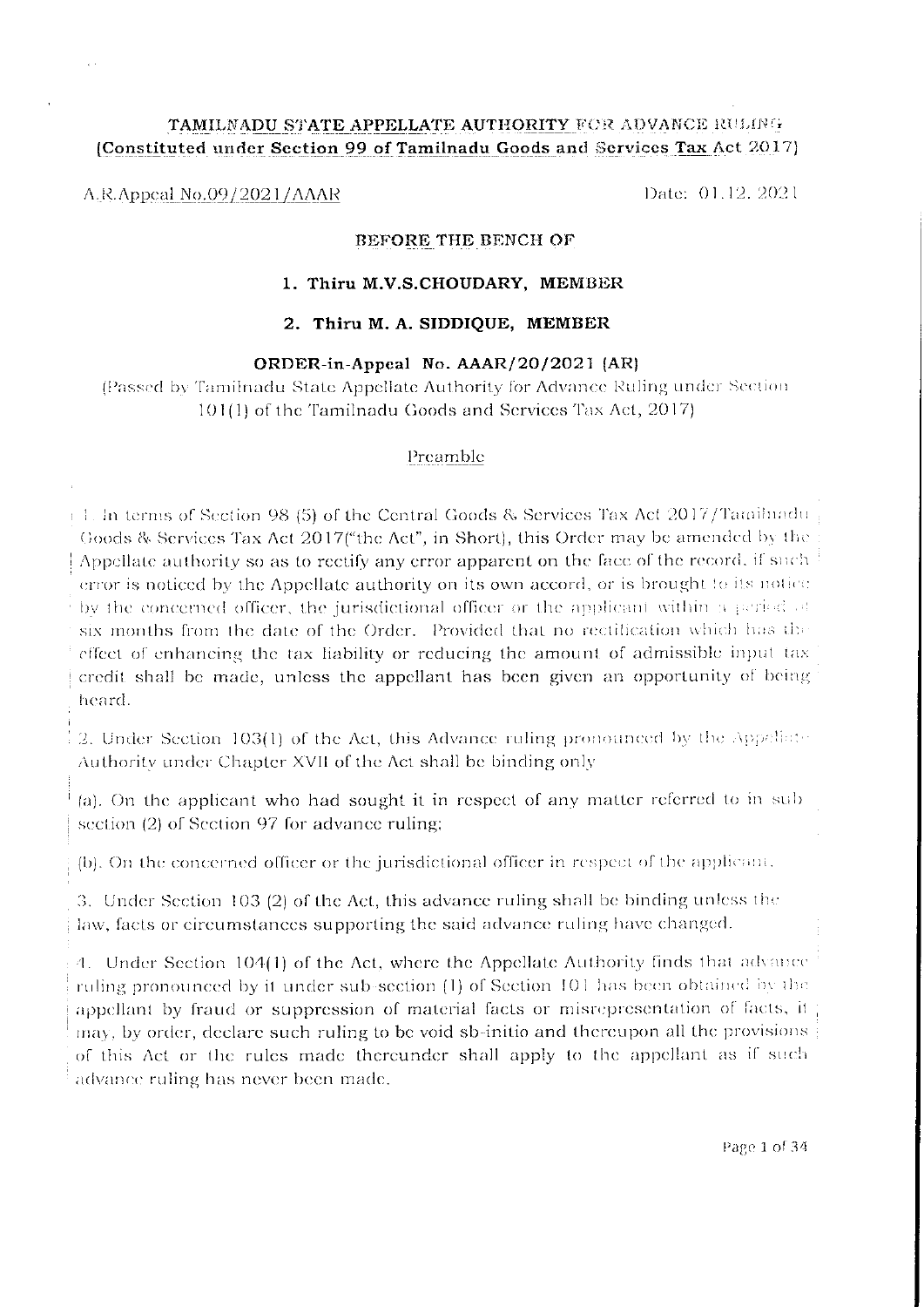| Name and address of the                                                                          | M/s. The Erode City Municipal                                                                                                      |  |  |  |
|--------------------------------------------------------------------------------------------------|------------------------------------------------------------------------------------------------------------------------------------|--|--|--|
| ' appellant.                                                                                     | Corporation, 246, Brough Road, Erode-                                                                                              |  |  |  |
|                                                                                                  | 638 001                                                                                                                            |  |  |  |
| <b>GSTIN</b> or User ID                                                                          | 33AAALT1781B1ZB                                                                                                                    |  |  |  |
| . Advance Ruling Order against   Order No. 14/ARA/2021 dated 28-04-2021<br>which appeal is filed |                                                                                                                                    |  |  |  |
| Date of filing appeal                                                                            | 09.08.2021                                                                                                                         |  |  |  |
| - Represented by                                                                                 | Thiru.K.Sankaranarayanan, Advocate                                                                                                 |  |  |  |
| Jurisdictional Authority-Centre                                                                  | Coimbatore Commissionerate,<br>Coimbatore I                                                                                        |  |  |  |
| Jurisdictional Authority -State                                                                  | The Assistant Commissioner (ST)<br>Brough Road Assessment Circle                                                                   |  |  |  |
| yes, the amount and challan dated 02.08.2021<br>details                                          | Whether payment of fees for Yes. Payment of Rs. 20000/ made vide<br>filing appeal is discharged. If challan No.SBIN 21083300011638 |  |  |  |
|                                                                                                  |                                                                                                                                    |  |  |  |

At the outset, we would like to make it clear that the provisions of both the Central Goods and Service Tax Act and the Tamil Nadu Goods and Service Tax Act are the same except for certain provisions. Therefore, unless a mention is specifically made to such dissimilar provisions, a reference to the Central Goods and Service Tax Act would also mean a reference to the same provisions under the Tamil Nadu Goods and Service Tax Act.

The subject appeal has been filed under Section 98(5) of the  $\mathbf{L}$ Tamilnadu Goods & Services Tax Act, 2017/Central Goods & Services Tax Act 2017 by Tvl. The Erode City Municipal Corporation (hereinafter referred to as 'Appellant'). The appellant is registered under GST vide **GSTIN** B3AAALT1781B1ZB. The appeal is filed against the Order No. 14/ARA/2021 dated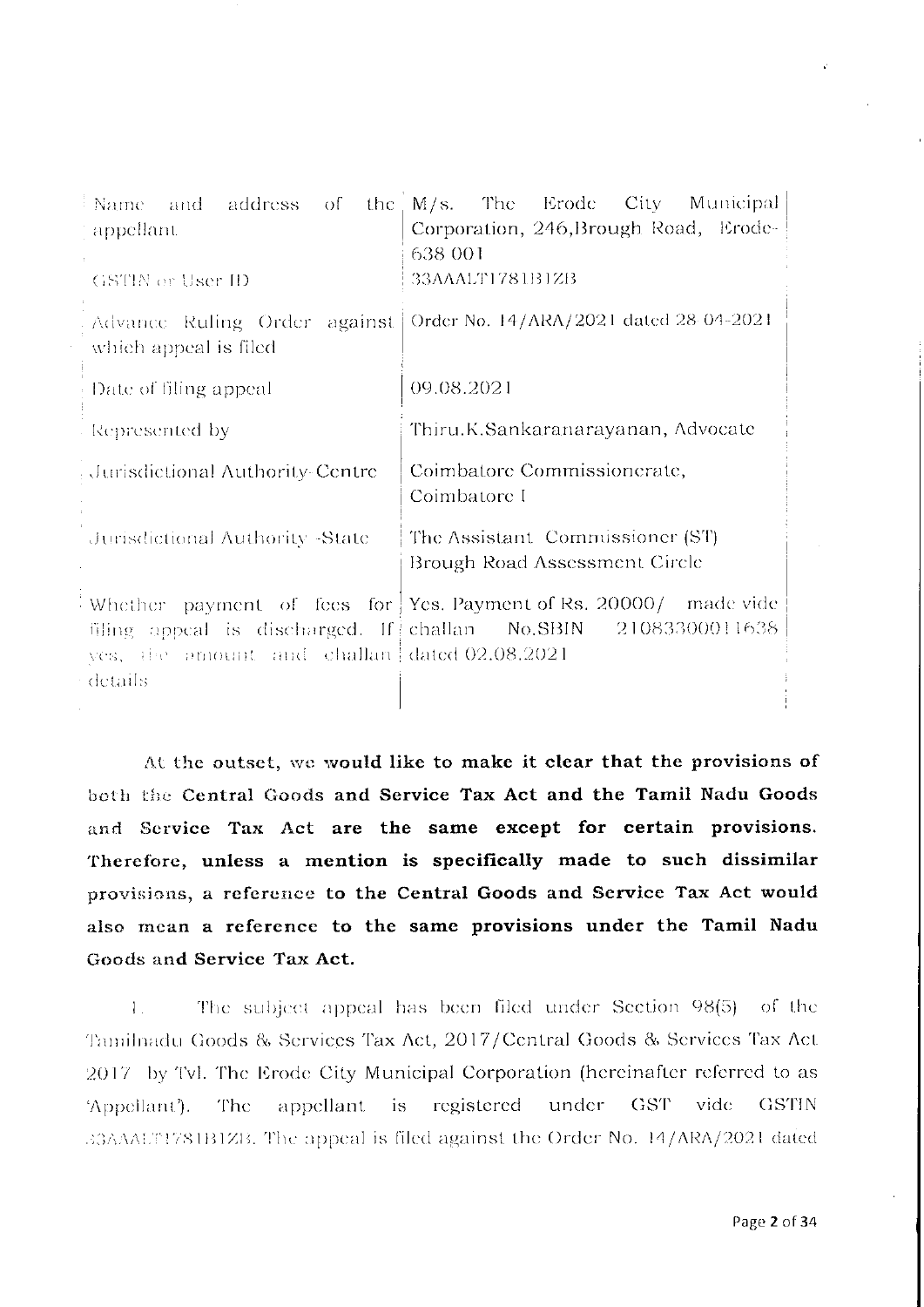28-04-2021 passed by the Tamil Nadu State Authority for Advance ruling on the application for advance ruling filed by the appellant.

2. The Appellant is a "Municipality" as defined in clause (c) of article 243P of the Constitution. They are rendering taxable services (viz) renting of immovable property service, mandap keeper service and are doing the functions entrusted to a municipality under Twelfth Schedule to Article 243W of the Constitution. They have stated to undertake the following services directly/ through contractors by tender process and have sought ruling on the application of Notifications specified in Column E below:

| Sl.<br>No | Description of Direct<br>the service                                                   | service<br>the<br>corporation                        | Service<br>$by$ through<br>contractor<br>by <sub>1</sub><br>S<br>tender<br>process | Advance ruling is required or<br>following .whether the<br>the<br>services mentioned in Column 1:<br>are exempted vide Notification.<br>No or SL No entry of the table to<br>Notification<br>as noted against<br>each Sl. No in Column E. |
|-----------|----------------------------------------------------------------------------------------|------------------------------------------------------|------------------------------------------------------------------------------------|-------------------------------------------------------------------------------------------------------------------------------------------------------------------------------------------------------------------------------------------|
| $\Lambda$ | $\bf{B}$                                                                               | $\mathbf C$                                          | D                                                                                  | E                                                                                                                                                                                                                                         |
|           | Fee from parks.                                                                        | Some times in $\pm$ Three<br>some months             | years lease                                                                        | Notification, $N_014/2017$ dated $26$<br>06-2017(or) sl. no 4 of $12/2017$ dt.<br>28-06-2017                                                                                                                                              |
| 22        | Market fee-daily                                                                       | Some times in<br>some months                         | Three<br>years lease                                                               | Notification. No 14/2017 dated 28<br>06-2017(or) sl. no 4 of $12/2017$<br>dated $28-06-2017$ (or) SL no $24$ of<br>table to <i>Notification</i> No.<br>the.<br>$11/2017$ C.T. (Rate), dated 28.6<br>2017                                  |
| -3        | Market<br>fee<br>weekly                                                                | $-$ Some times in Three<br>some months   years lease |                                                                                    | Notification. No $14/2017$ dated $38$ .<br>06-2017 or sl. no $4$ of $12/100$<br>dated $28-06-2017$ (or) Sl. no $24$ of<br>table to <i>Notification</i> No.<br>the -<br>$11/2017$ C.T. (Rate), dated 28.6.<br>2017                         |
| ់រុ       | Fees for bays in Some times in<br>bus stand (bus<br>stand entrance<br>fee collection ) | some months                                          | Three<br>years lease                                                               | Notification, No $14/2017$ dt $28-0$ .<br>2017or sl. no 4 of 12/2017 dt 28<br>06-2017                                                                                                                                                     |

Page 3 of 34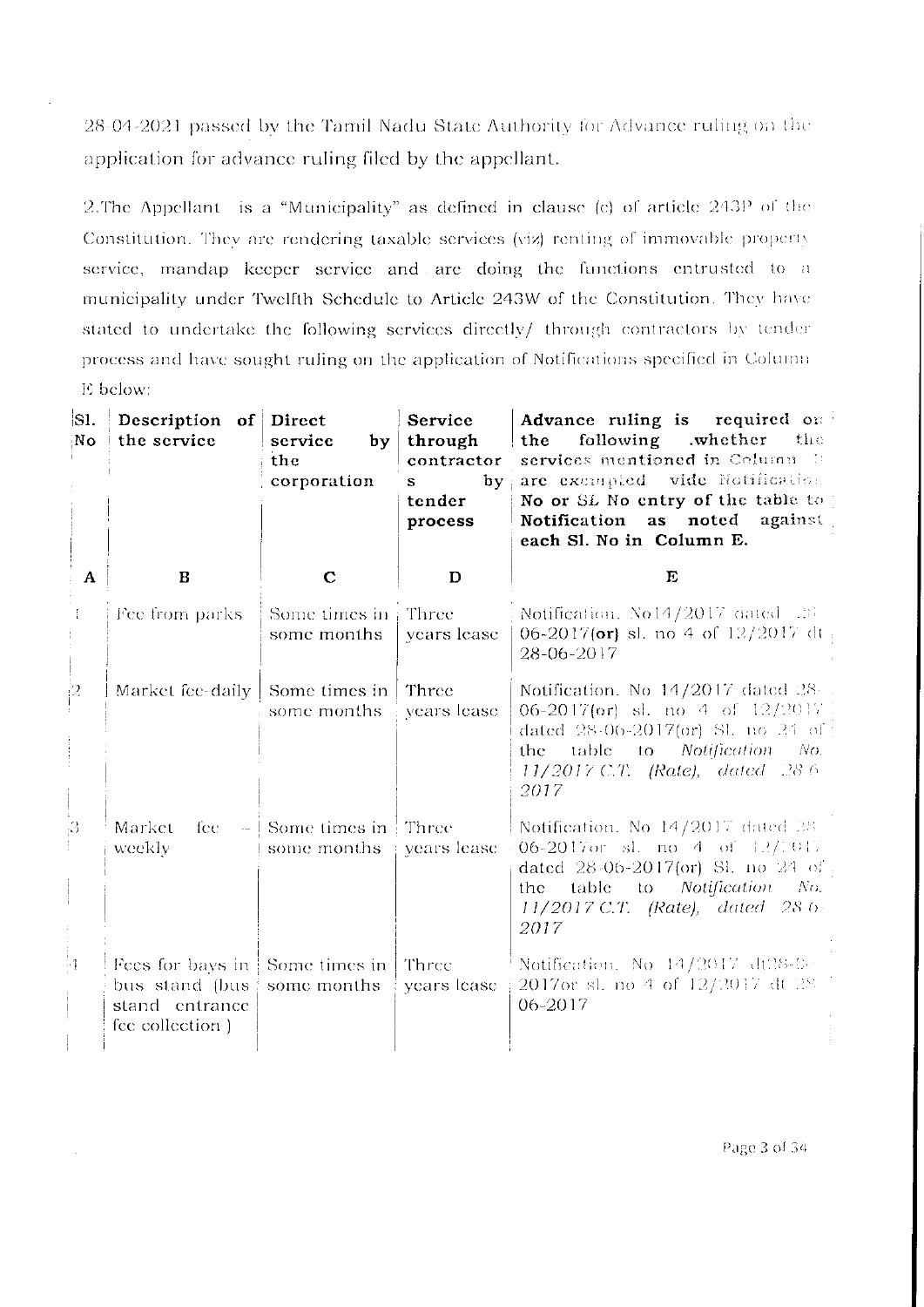| э.                       | . Bus in the<br>(others)                                                             | stand Some times in   Three<br>$\sim$ some months      | years lease                      | A. Exempted vide Sl. No 7 of:<br>Notification. No 12/2017<br>(0r)                                                                                                        |
|--------------------------|--------------------------------------------------------------------------------------|--------------------------------------------------------|----------------------------------|--------------------------------------------------------------------------------------------------------------------------------------------------------------------------|
| $\mathcal{I}_\mathrm{c}$ | $A$ charges for<br>of TV advt. in<br>bus stand                                       |                                                        |                                  | payment of tax under reverse<br>charge under sl. no 5<br>$=$ of $\vdash$<br>Notification. No 13/2017 Central<br>Tax (Rate) ated the 28th June,                           |
|                          | $(B)$ locker rent<br>provided<br>in<br>bus stand                                     |                                                        |                                  | 2017<br>B. Notification No 14/2017 dated<br>28-06-2017 or sl. no 4 of 12/2017<br>dated 28-06-2017.                                                                       |
|                          | $^{+}$ (C) flower shop :<br>in bus stand in<br>горен врасс                           |                                                        |                                  | C. Notification $/$ 14/2017 dt28-06 $\cdot$<br>2017(or) sl. no 4 of 12/2017 dated<br>28.06-2017(or) Sl. no 24 of the<br>table to Notification No. 11/2017                |
|                          | Devele stand,                                                                        |                                                        |                                  | C.T. (Rate), dated 28 6 2017                                                                                                                                             |
|                          | scooter, auto,<br>four wheeler<br>i stand – in bus<br>and<br>stand                   |                                                        |                                  | D. Notification $14/2017$ dt28-06<br>2017(or) sl. no 4 of 12/2017 dt 28<br>06-2017                                                                                       |
|                          | cother places                                                                        |                                                        |                                  | E. Notification $14/2017$ dt28-06-1<br>$2017$ (or) sl. no 4 of $12/2017$ dated                                                                                           |
|                          | (E)collection of<br>room rent for<br>temporary stay                                  |                                                        |                                  | 28-06-2017 or SL no 14 of 12/2017<br>dated 28-06-2017                                                                                                                    |
| k)                       | Slaughter<br>house fees                                                              | Some times in<br>some months                           | Three<br>years lease             | Notification No 14/2017 dated 28-<br>06-2017 or sl. no 56 of Notification.<br>No 12/2017 dt 28-06 2017.                                                                  |
|                          | <b>Bunk</b> stalls                                                                   |                                                        | Three<br>years lease             | Sl. No 7 of Notification no $12/2017$<br>subject to the satisfaction of<br>condition since it is not covered<br>under renting of immovable<br>property.                  |
| Ą,                       | Rent Travelers' Some times in<br>bungalows<br>house<br>rest.<br>(municipal<br>lodge) | $\&$ some months                                       | $\parallel$ Three<br>years lease | Notification No 14/2017 dt28-06-<br>2017or sl. no 4 of Notification. No<br>12/2017 dt 28-06-2017&Sl no 14<br>of the same Notification /-since<br>condition is satisfied. |
| i<br>9                   | Fees<br>OII<br>&use toilets                                                          | pay $\vert$ Some times in $\vert$ Three<br>some months | : years lease                    | Notification No 14/2017 dt28-06<br>2017(or) s. no 76 of Notification. No<br>12/2017 dated 28-06-2017.                                                                    |

 $\hat{u}$  .

 $\bar{\beta}$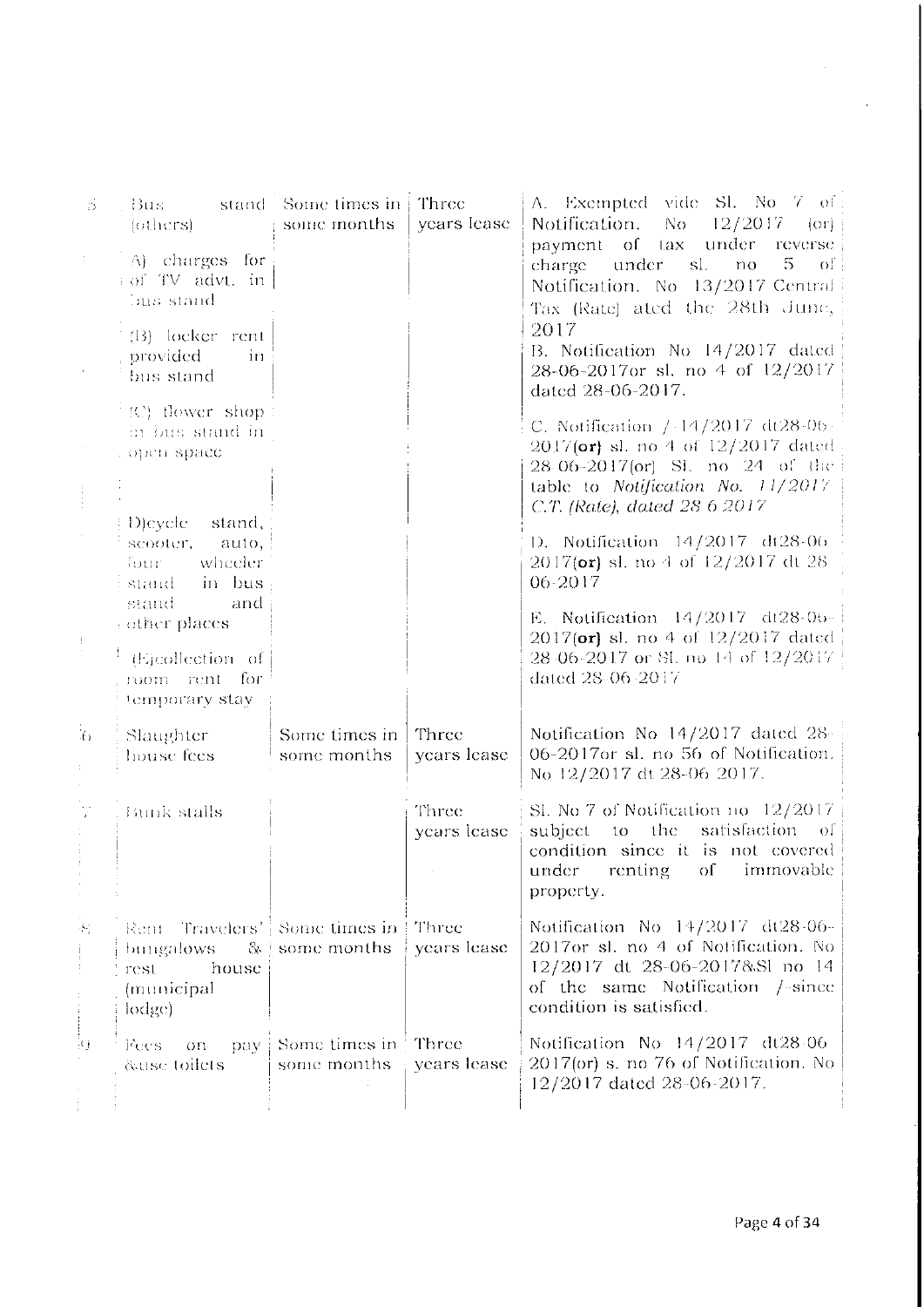| I O           | Avenue receipts                                                                          |                                                                                                                           | Three<br>years lease | (i) Sl. no $54$ of Notification. No<br>$12/2017$ C.T. (Rate), dated 28.6<br>2017.                                                                                                                                                                                                                     |
|---------------|------------------------------------------------------------------------------------------|---------------------------------------------------------------------------------------------------------------------------|----------------------|-------------------------------------------------------------------------------------------------------------------------------------------------------------------------------------------------------------------------------------------------------------------------------------------------------|
|               |                                                                                          |                                                                                                                           |                      | $(ii) Press-Release-No. -162/201\%$ .<br>dated 28 5 2018.                                                                                                                                                                                                                                             |
|               |                                                                                          |                                                                                                                           |                      | (iii) Sl. no 24 of the table to<br>Notification No. 11/2017 C.T. (Rate).<br>dated 28 6-2017.                                                                                                                                                                                                          |
| $\perp$       | Right to fishing<br>in bond                                                              |                                                                                                                           | Three                | [i)SI. No $5$ of Notification. No $12/266$<br>years lease $\therefore$ C.T. (Rate), dated 28.6.2017.                                                                                                                                                                                                  |
|               |                                                                                          |                                                                                                                           |                      | $24$ of the table to<br>$(ii)$ Sl.<br>$\overline{D}$<br>Notification No. 11/2017 C.T. (Rate).<br>dated 28-6-2017                                                                                                                                                                                      |
| $\frac{1}{2}$ | Running a fish<br>market                                                                 |                                                                                                                           | Three<br>years lease | SI, no 5 of Notification No $12/2017$<br>or SI, no 24 of $11/2017$ dated 28<br>06-2017.                                                                                                                                                                                                               |
| 13            | For<br>$entry \mid For$<br>vehicle<br>market                                             | cntry<br>in the vehicle in the<br>market                                                                                  | Three<br>years lease | Notification No $14/2017$ dt28.05<br>$2017$ (or) sl. no 4 of Notification. No<br>12/2017 dated 28-06 2017.                                                                                                                                                                                            |
| 414           | track<br>annual<br>-Cable<br>rent<br>operator laying<br>fee(optical fibre<br>laving fee) |                                                                                                                           | Based<br>contract    | on Composite supply can be applied<br>for road cutting charges by treating<br>it as renting of immovable property.<br>and reverse charge is<br>service<br>applicable under Sl. No SA of<br>Notification No 13/2017 dated 28<br>$06 - 2017$ as amended                                                 |
| 15            | <b>Renting</b><br>immovable<br>property                                                  | of Direct by the<br>municipality<br>lease.<br>on.<br>contract                                                             |                      | Nonpayment of tax under reverse<br>under S.I<br>No -<br>$\Delta G$<br>charge<br>$\Omega$<br>Notification No 13/2017 dated 28<br>06-2017 but paid under direct<br>charge and whether it<br>can be<br>condoned and regularised for the<br>period from 25-01-2018 in case of<br>services to GSTN holders |
| 16.           | Renting<br>immovable<br>property                                                         | of $\vdash$ Direct by the<br>municipality<br>lease<br>on.<br>contract<br>to<br>another<br>Central<br>State<br>Government. |                      | Sl. no 8 of the table to Notification.<br>No 12/2017 dated 28 06 - 2017                                                                                                                                                                                                                               |

 $\mathcal{L}^{\text{max}}_{\text{max}}$ 

 $\mathcal{A}$ 

Page 5 of 34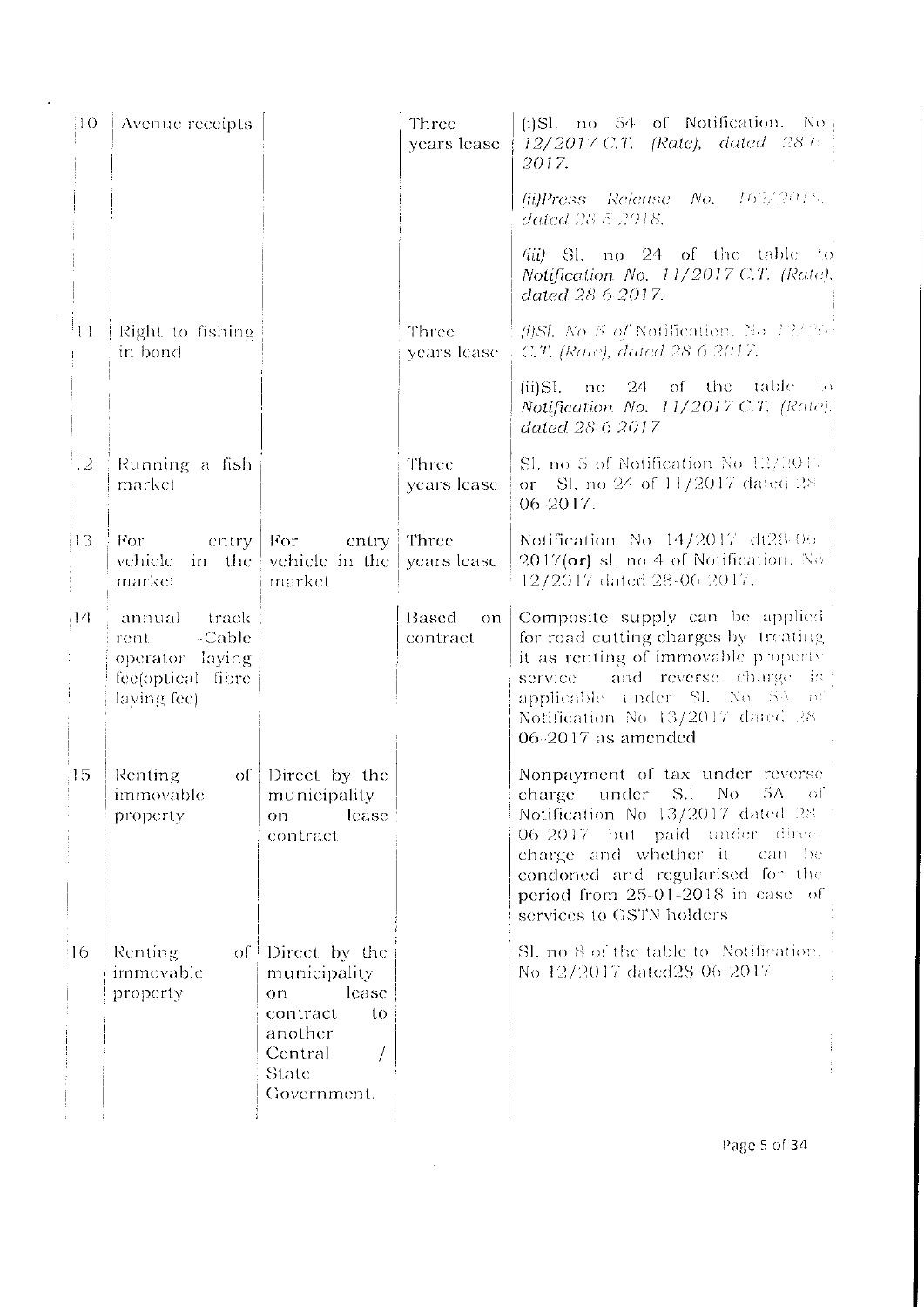# 3. The Appellant had sought Advance Ruling on the following questions:

The Questions for which the ruling was sought are:

- Q.1. Advance ruling is required in respect of SI. No 1 to 6, 8, 9 & 13 whether the services rendered by them directly are covered under Twelfth Schedule to Article 243W of the Constitution and /or exempted under the Notification No mentioned against each Sl. No.
- Q2. In respect of services rendered by them from Sl. No 1 to13 through tender contractors whether they are covered under Twelfth Schedule to Article 243W of the Constitution and/or exempted vide the Notification no mentioned against cach Sl. No.
- Q.3. In respect of Sl. No 14 they are collecting charges for laying of cables alongside roads and collecting road cutting charges as well as annual rent. They require advance ruling whether composite supply can be applied for classifying the said service as renting of immovable property service and reverse charge can be applied for collecting GST as per entry Sl. No 5A of the table to Notification No 13/2017 (CE rate) dated 29-06-2017 as amended from the telephone operators who are GSTIN holders.
- Q.4. In respect of SI. No. 15 w.e.f. 25-01-2018, instead of reverse charge they collected tax under direct charge from the service availers who are registered with GSTIN and whether it can be regularlised. (to be treated as technical lapse and condoned since the service rendered by us had suffered tax and Govt. revenue is not affected).
- 0.5. In respect of SI No 16 the renting of immovable property service rendered by them as a local authority to
	- Pure state Govt. offices (viz) Asst. Director Of L F Accounts, Project Officer,  $(i)$ ICDS, ICDS Centre: Deputy Supt. Of Police and pure Central Govt offices (viz) post offices are fully exempted or not as per entry Sl. no 8 of the table to Notification. No 12/2017 dated 28-06-2017.
	- Co operative society(viz) Chindhamani Super Market, Jeeva Co-Op Society,  $(i)$ TNSTC Staff Society, Jeeva Co-Op Society and transport corporation TNSTC are exempted or not as per entry Sl. no 8 of the table to Notification. No 12/2017 dated 28-06-2017.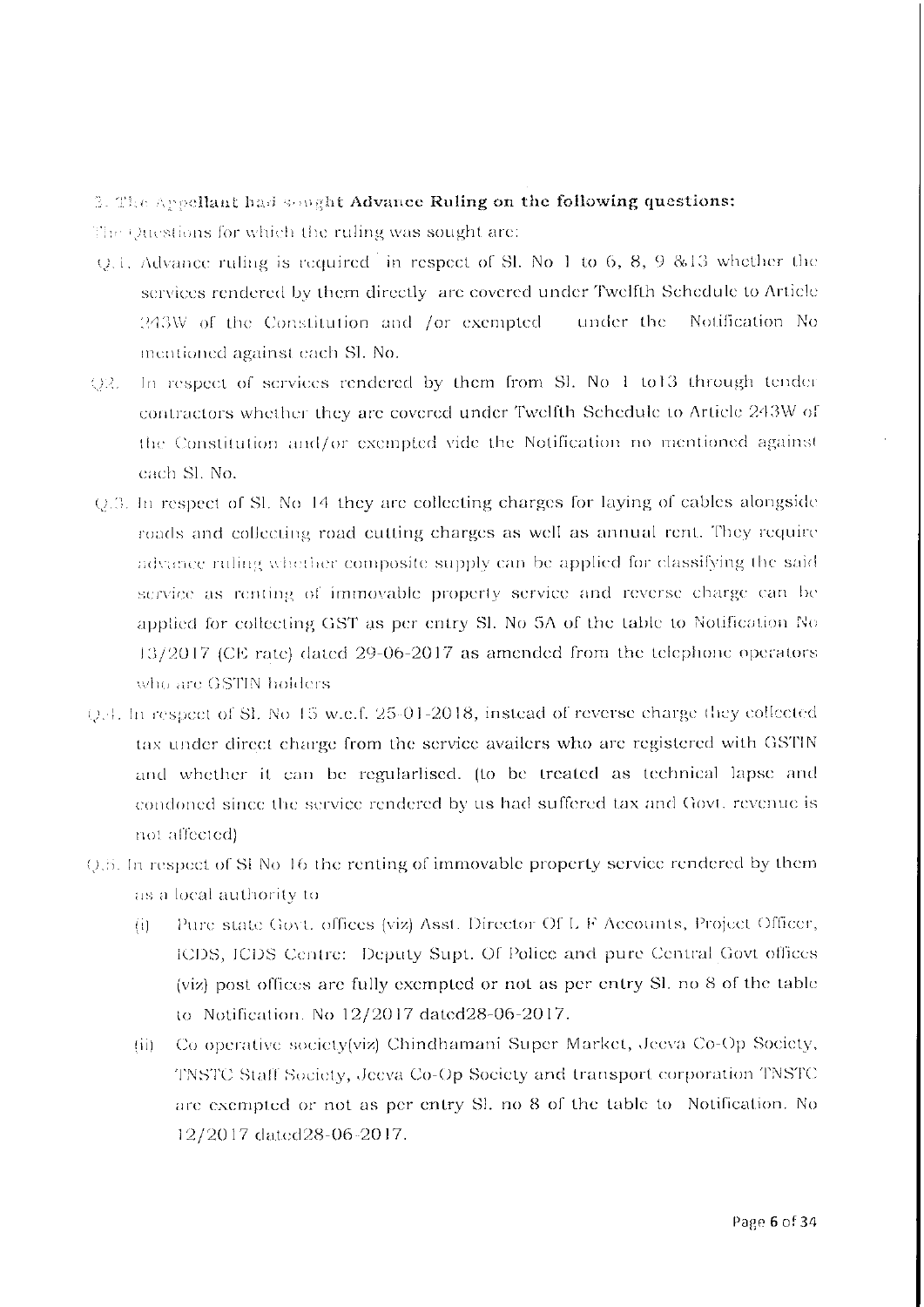(iii) Nationalised Banks are exempted or not as per Sl. no 8 of the table to Notification No 12/2017 dated28-06-2017.

# 4. The AAR pronounced the following rulings:

Advance ruling is required in respect of Sl. No 1 to 6, 8, 9 & 13 whether the services rendered by them directly are covered under Twelfth Schedule to Article 243W of the Constitution and /or exempted under the Notification. No mentioned against each Sl. No as detailed below.

| Sl. No                | Description<br>the<br>– of | Ruling                                                        |  |  |
|-----------------------|----------------------------|---------------------------------------------------------------|--|--|
|                       | service                    |                                                               |  |  |
| Ι.                    | Maintenance of Park        | Not a Supply of Service as per Notification.                  |  |  |
|                       |                            | No14/2017 - CT(R) & dt 28-06-2017 as amended                  |  |  |
|                       |                            | vide Notification. No. 16/2018 dated 26.07.2018               |  |  |
| $\Omega$ .            | Providing<br>Market        | Not a Supply of Service as per Notification.                  |  |  |
|                       | facilities daily           | No14/2017-CT(R) & dt 28 06 2017                               |  |  |
| 3.                    | Providing<br>Market        | Not a Supply of Service as per Notification.                  |  |  |
|                       | facilities -weekly         | No14/2017 - CT(R) & dt 28-06-2017                             |  |  |
| $\mathcal{A}_{\perp}$ | Providing bays in bus      | Not a Supply of Service as per Notification.                  |  |  |
|                       | stand                      | No14/2017 –CT(R) & dt 28-06-2017 as amended                   |  |  |
|                       |                            | vide Notification. No. 16/2018 dated 26.07.2018               |  |  |
| 5.                    | (H)<br>Locker<br>rent      | (B)Facility of providing locker for rent directly by          |  |  |
|                       | facilities                 | the applicant is taxable for the reason that this             |  |  |
|                       |                            | does not fall under Notification No 14/2017 dt 28             |  |  |
|                       |                            | 06-2017 and is taxable                                        |  |  |
|                       | D)Providing stand for      | (D)Not a Supply of Service as per Notification.               |  |  |
|                       | cycle, scooter, auto,      | No14/2017 -CT(R) & dt 28-06-2017 as amended                   |  |  |
|                       | four wheeler stand in      | vide Notification. No. 16/2018 dated 26.07.2018               |  |  |
|                       | bus stand and other        |                                                               |  |  |
|                       | places                     |                                                               |  |  |
|                       | $(E)$ Providing room for   | (E)This is exempted from tax as per SI. No. 14 of             |  |  |
|                       | tor<br>rent                | temporary   Notification $12/2017$ CT(R) dated 28.06.2017 for |  |  |
|                       | stay                       | the reason that their room rent/day/person is not             |  |  |
|                       |                            | exceeding rupees 1000/-                                       |  |  |
|                       |                            |                                                               |  |  |

Page 7 of 34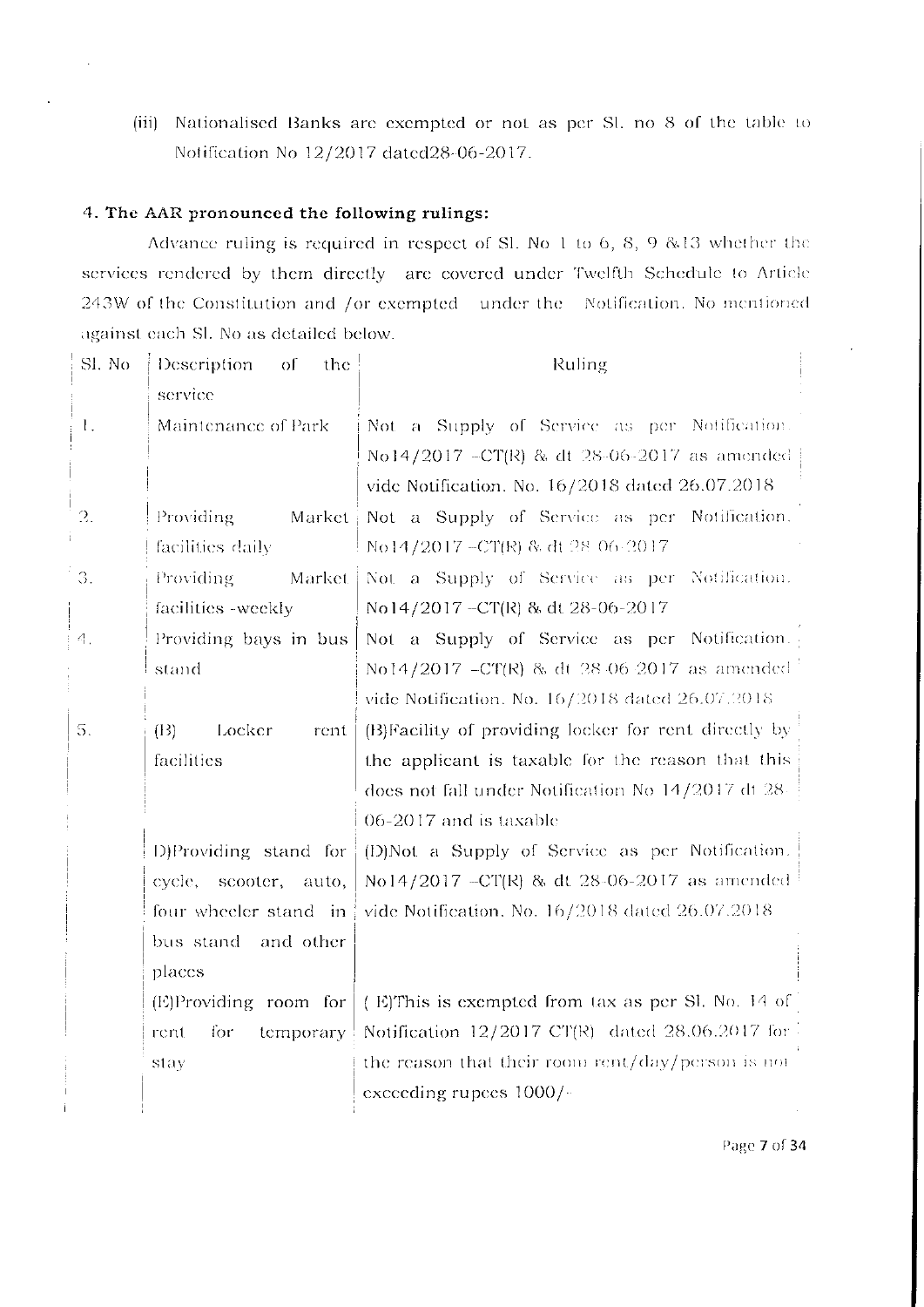| $\chi N_{\rm eff}$                     | Providing        | Slaughter <sup>1</sup> Not a Supply of Service as per Notification.  |
|----------------------------------------|------------------|----------------------------------------------------------------------|
|                                        | house facilities | No14/2017 - CT(R) & dt 28-06-2017 as amended                         |
|                                        |                  | vide Notification. No. 16/2018 dated 26.07.2018                      |
| - 8.                                   | Providing        | travellers   This is exempted from tax as per Sl. No. 14 of          |
| $\mathcal{A}^{\mathcal{A}}$            | bungalows&       | rest   Notification $12/2017$ CT(R) dated 28.06.2017 for             |
|                                        | house.           | the reason that their room rent/day/person is not                    |
|                                        |                  | exceeded rupees 1000/-                                               |
| $\begin{bmatrix} 0 \\ 0 \end{bmatrix}$ | Providing        | Toilet   Not a Supply of Service as per Notification.                |
|                                        | facilities       | No 14/2017 - CT(R) & dt 28-06-2017 as amended                        |
|                                        |                  | vide Notification. No. 16/2018 dated 26.07.2018                      |
| $-43.$                                 |                  | Entry of vehicle in the Not a Supply of Service as per Notification. |
|                                        | market           | No 14/2017 – CT(R) & dt 28-06-2017                                   |

Q2. In respect of services rendered by us from Sl. No 1 to13 through tender contractors whether they are covered under Twelfth Schedule to Article 243W of the Constitution and/or exempted vide the Notification, no. mentioned against cach Sl. No as follows.

The applicant supplies the 'Right to collect the fees/right to certain amenities' to the contractors and the supply undertaken by the contractors are as per the tender conditions which is an independent supply. The applicability of the Notification to the supplies of the contractors is not answered as per S.95(a) read with S.103(1) of the GST Act.

Q.3. In respect of Sl. No 14 we are collecting charges for laying of cables alongside roads and collecting road cutting charges as well as annual rent. We require advance ruling whether composite supply can be applied for classifying the said service as renting of immovable property service and reverse charge can be applied for collecting GST as per entry Sl. No 5A of the table to Notification No 13/2017 (CE rate) dated 29 06/2017 as amended from the telephone operators who are GSTN holders

Supply of allowing the road cut for laying the OFC and allowing the space alongside the road for the OFC lines are not 'composite supply' as defined under S. 2(30) of the GST Act, 2017 in as much as these two supplies are not made in conjunction with each other in the ordinary course of business. Hence Composite supply cannot be applied for classifying the said service as 'Renting of Immovable property service'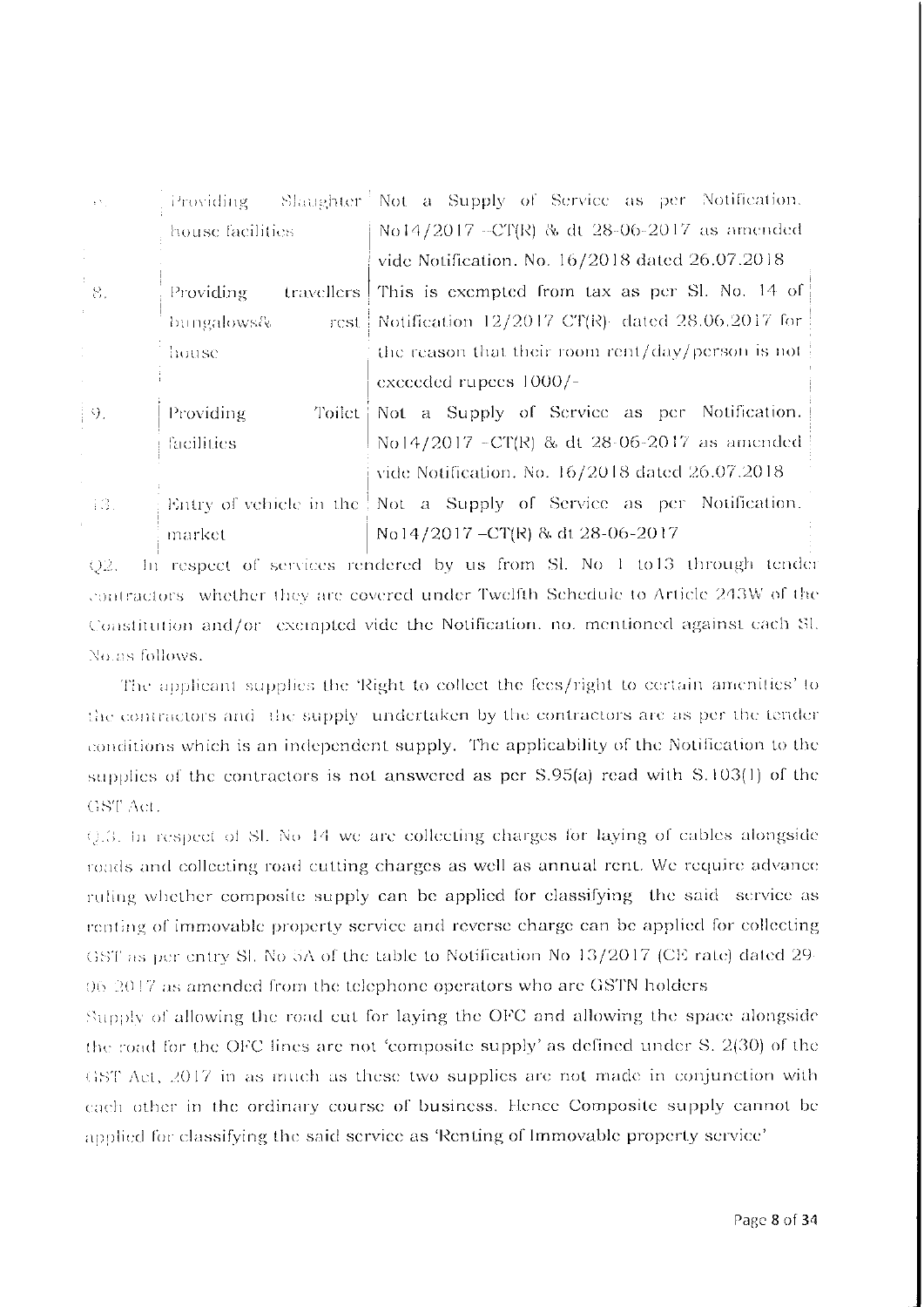Q.4. In respect of Sl. No 15 w.e.f. 25-01-2018, instead of reverse charge we collected tax under direct charge from the service availers who are registered with GSTN and whether it can be regularlised (to be treated as technical lapse and condoned since the service rendered by us had suffered tax and Govt, revenue is not affected)

The question seeks regularization of the payment made by them considering the same as a technical lapse, which is not in the purview of this authority as per Section  $97(2)$ and therefore, the question is not admitted under Section  $98(2)$  of the Act

Q.5. In respect of Sl. No 16 the renting of immovable property service rendered by them as a local authority to

Pure state Govt. offices (viz) Asst. Director Of L F Accounts, Project Officer,  $(i)$ ICDS, ICDS Centre: Deputy Supt. Of Police and pure Central Govt offices (viz) postoffices are fully exempted or not as per entry. Sl no 8 of the table to. Notification No 12/2017 dated28-06-2017.

Co-operative society(viz) Chindhamani Super Market, Jeeva Co-Op Society.  $(ii)$ TNSTC Staff Society, Jeeva Co-Op Society and transport corporation TNSTC are exempted or not as per entry SI, no 8 of the table to Notification. No  $12/2017$ dated28-06-2017.

 $(iii)$ Nationalised Banks are exempted or not as per Sl. no 8 of the table to Notification. No 12/2017 dated 28-06-2017.

Service of renting of immovable property by the applicant to another Central/State government/Union territory or Local authority alone is exempted from tax as per Sl. No. 8 of Notification 12/2017 dated 28.06.2017 and the services of renting of immovable property to other than Central/State Government, Union Territory or Local authority, are not exempted under Sl. No. 8 of the table to Notification  $No.12/2017$ C.T.(Rate) dated 28.06.2017.

5. Based on the above decision, the Appellant has filed the present appeal. The grounds of appeal are paraphrased as follows:

# 5. GROUNDS OF APPEAL

(i)S1 No 6- Slaughter house fees- In the application to the ARA it was pleaded that Services by way of slaughtering of animals is exempted vide entry SI No 56 of the Notfn No 12/2017 dated 29-06-2017 as amended which reads as follows.

Page 9 of 34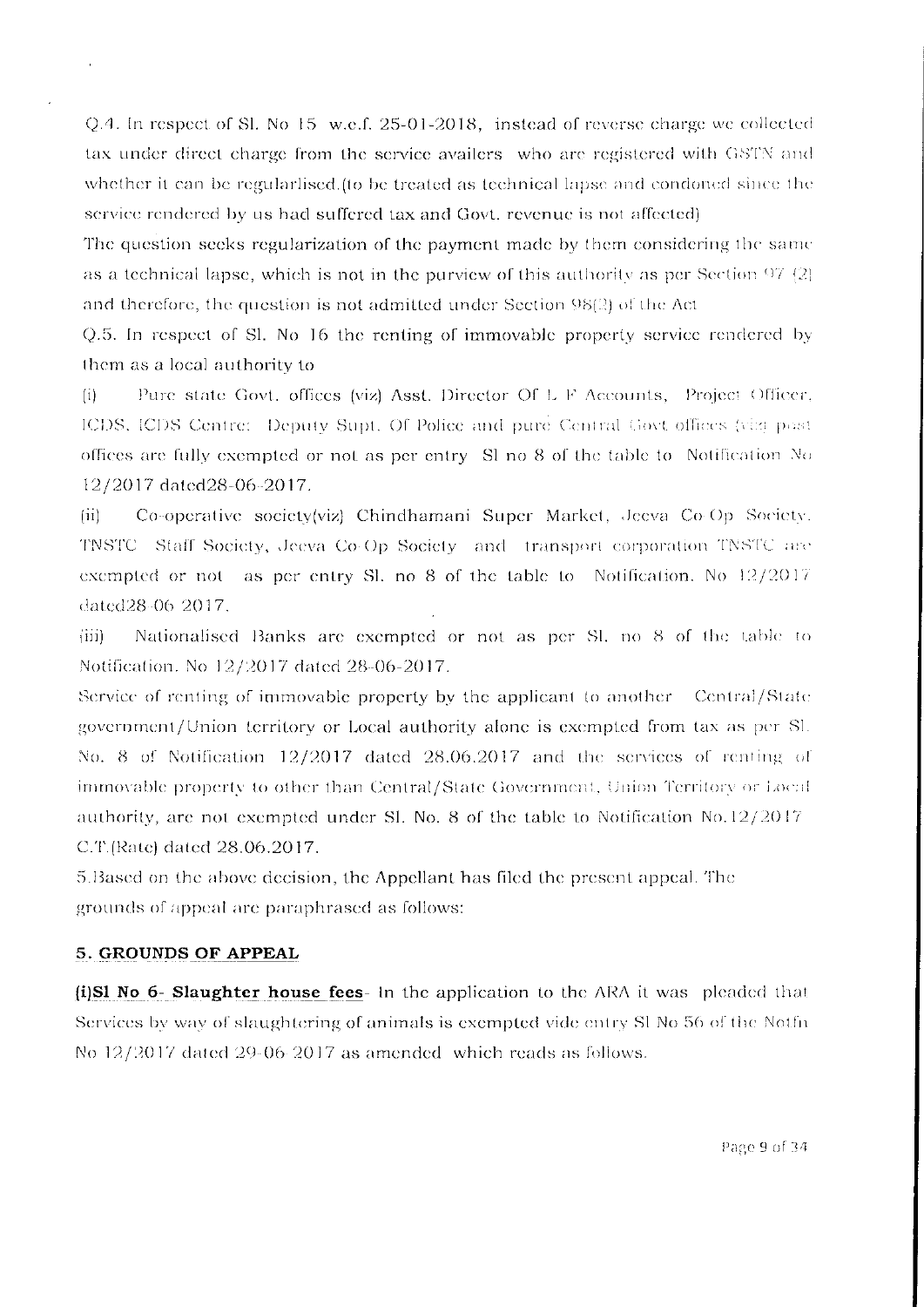| - 56 | - Heading 9988 – | $\Box$ Services by way of | -NIL | -NIL |  |
|------|------------------|---------------------------|------|------|--|
|      |                  | slaughtering of animals.  |      |      |  |
|      |                  |                           |      |      |  |

Even though. AAR in the order has given a ruling that services by way of slaughtering of animals is not a service as per Notfn. No14/2017 dt 28 06-2017 it is requested that exemption under SI No 56 of the Notfn No 12/2017 dated 29-06-2017 may also be considered and extended. As per SI No 56 of the table to Notfn No  $12/2017$  dated 29-06-2017 exemption is granted to the service rendered by way," Services by way of slaughtering of animals". It is applicable to the service and not to the person. (ie) whether it is done by X or Y or by the appellant it is exempted unconditionally. It may be considered in appeal by appellate authority and ordered that the above activity is not only covered under Notfn. No14/2017 dt 28 06-2017 but also under SI No 56 of the Notfn No  $12/2017$  dated  $29-06-2017$  as amended.

(ii) Sl No.9 - Fees on pay & use toilets- In the application to the AAR it was pleaded that services by way of public conveniences such as provision of facilities of buthroom, toushrooms, lavatories, urinal or toilets is exempted vide entry SI No 76 of the Notfn No  $12/2017$  dated 29-06-2017 as amended which reads as follows.

| - 76 - | – Heading<br>1.0994 | Services by way of public conveniences : NIL $\parallel$ NIL<br>such as provision of facilities of |  |
|--------|---------------------|----------------------------------------------------------------------------------------------------|--|
|        |                     | — lavatories, a<br>; bathroom,      washrooms,<br>  urinal or toilets.                             |  |

Even though ARA in the order has given a ruling that services by way of public conveniences such as provision of facilities of bathroom, washrooms, lavatories, urinal or toilets. is not a service as per Notfn. No14/2017 dt 28-06-2017 but the request of the appellant that the said service is exempted under SI No 76 of the Notfn No 12/2017 dated 29-06-2017 was not considered and extended. It may please be noted exemption is granted to the service and not to the person (ie) whether it is done by X or Y or by the appellant it is exempted unconditionally. It may be considered in appeal and ordered that the above activity is not only covered under Notfn. No14/2017 dt 28-06-2017 but also under Sl No 76 of the Notfn No 12/2017 dated 29-06/2017 as amended...

Page 10 of 34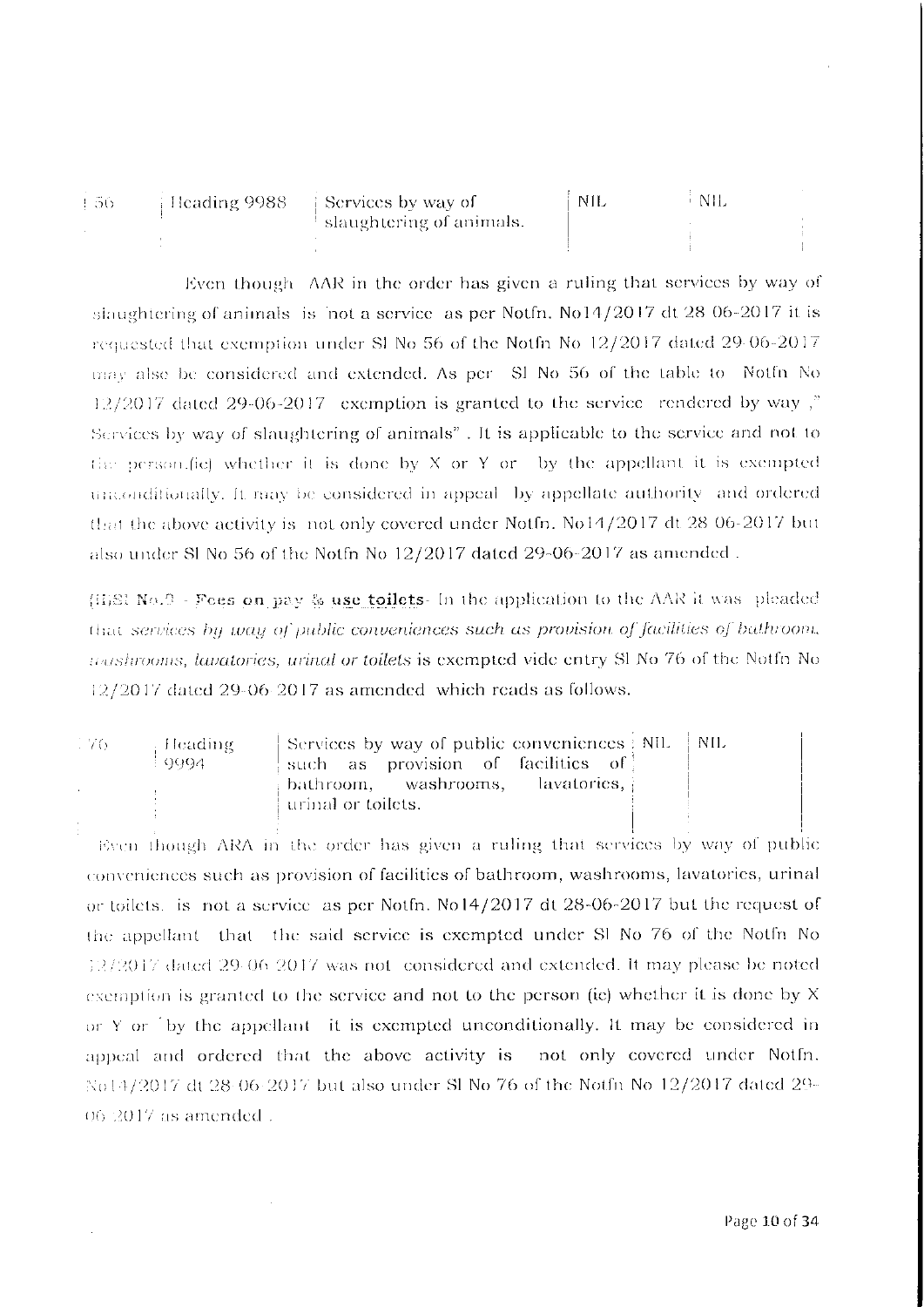(iii) In respect of SI No 5B- locker rent provided in bus stand it has been decided in the above order by ARA that it is taxable. In our application it was pleaded that the said service is covered under Twelfth Schedule to Article 243W of the Constitution and hence it is exempted. It is now submitted that the said activity locker rent is a Cloak room activity.

2. The functions entrusted to a municipality under the Twelfth Schedule to Article 243W of the Constitution are as under..................

The words,"such as" under (1) and ,"including" under (q) of the functions entrusted to Municipality in twelfth schedule to Article 243 W have vide coverage and it could not be restricted to the definition as ordered of the ARA... Hence it is submitted the locker rent may be declared as an activity covered under Twelfth Schedule to Article 243W of the Constitution and covered under Notfn No .14/2017 and it may be declared as "not a service".

While discussing the following services rendered by the appellant direct to the public it was declared by the ARA as not a supply of service. It may please be noted that it is not an exemption Notfn/- but a Notfn issued under Section 7 (2) to treat whether the activity undertaken by the local authority is a service or not since it is a function entrusted to a Municipality under article 243W of the Constitution. When it is not a service it is outside the scope of supply (ie) levy and collection of tax under Section  $7$ . It was already declared /ordered by the ARA that the activity done by the appellant under 243 W is not a service in respect of

- Sl. No. 1 Fee from parks
- Sl. No. 2- Market fee-daily
- Sl. No. 3- Market fee -weekly
- Sl. No. 4 Fees for bays in bus stand
- Sl. No. 5D -cycle stand, scooter, auto, four wheeler stand in bus stand and other places.
- Sl. No. 6- Slaughter house fees.
- Sl. No.9 Fees on pay &use toilets.
- SL No.13 For entry vehicle in the market.

III. When the above activities were declared as ' not a service' under Notfn No  $14/2017$  then there is no necessity to go into the details of the service recipient, consideration paid for the activity etc. In view of the decision of the ARA that the above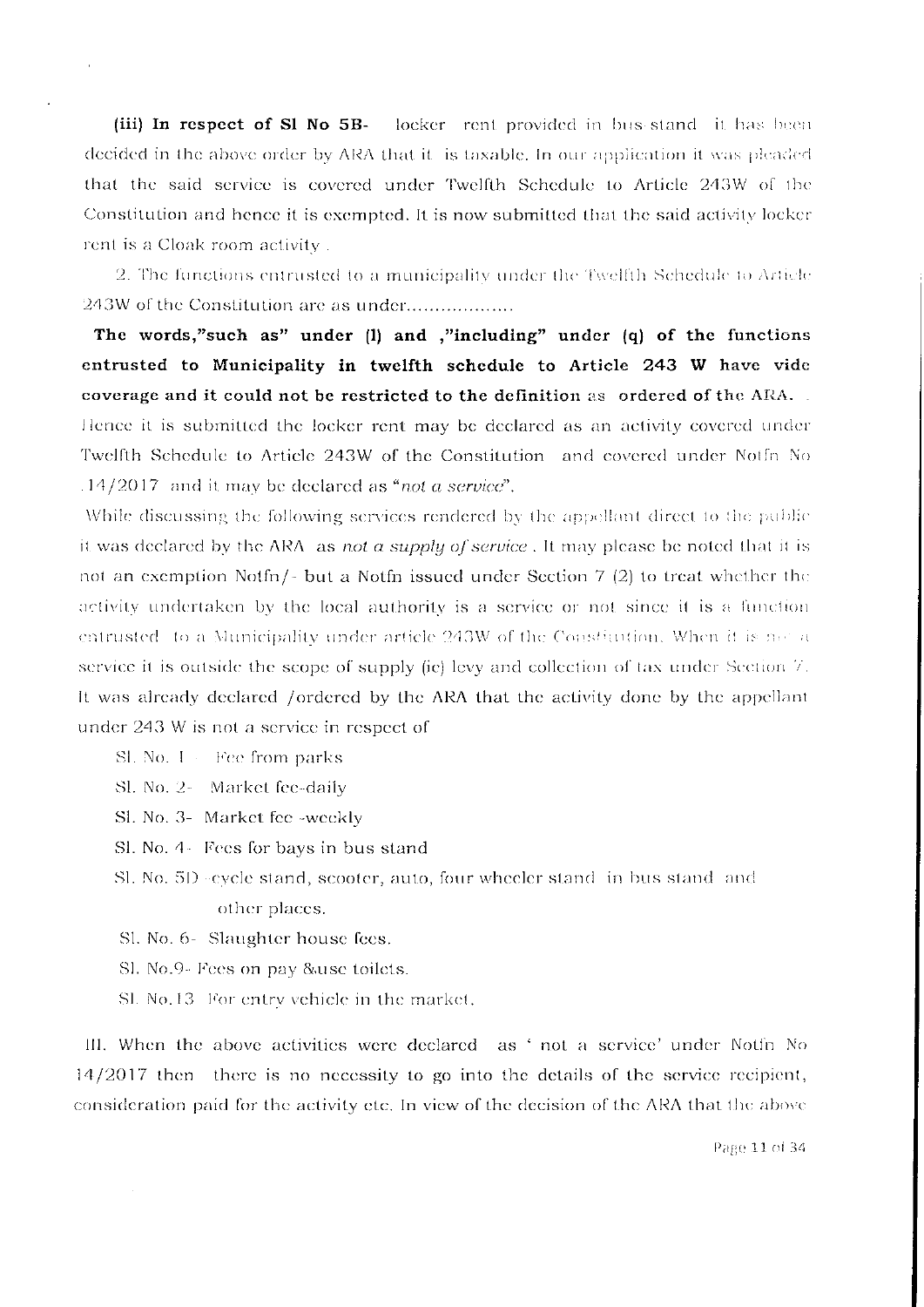activities are not a service for direct activity rendered by the appellant it is prayed that the above activities done by the appellant through tender contractors may also be declared as not a service since it is a a function of a Municipality under article 243W of the Constitution and covered under Notin No  $14/2017$ .

The appellant never asked a question w. r. t the service provided by the tender contractor to the public. The question was w.r. t the service provided by the appellant to the tender contractors. Hence the answer of the ARA to the Question No 2 is not correct and it is requested the appellate authority may give the correct the answer to Question No 2 after taking into the following submissions.

#### Appellant's submissions.

In respect of Sl No 1 to 13 rendered by the appellant to tender contractors activities are purely on public interest and are undertaken as mandatory and statutory functions. They could not to be treated as a service as per the above Notfn. Therefore, such activities assigned to and performed by a sovereign / public authority under the provisions of any law, could not be treated as taxable service. Any amount / fee collected for such activity could not to be treated as consideration for the purpose of levy of GST since it is outside the scope of levy. Hence the order of the ARA is not correct and the contention of appellant may be accepted and orders of the ARA may be overruled.

1. Maintenance of park is covered under (l) of Twelfth Schedule to Twelfth Schedule to Article 243W of the Constitution which read as follows:

(*[IProvision of urban amenities and facilities such as parks, gardens, playgrounds.* 

2 & 3. Market fee daily &weekly are covered under (c), (i) and (l) a of Twelfth Schedule to Article 243W of the Constitution which read as follows :

Planning for economic and social development  $|C|$ 

Safeguarding the interests of weaker sections of society, including the  $\left( i\right)$ handicapped and mentally retarded.

(I) Provision of urban amenities and facilities such as parks, gardens, playgrounds.

(b) It has been order by the ARA w. r. t SI No. 2& 3. Market fee-daily & Market feeweekly that direct collection by municipal corporation are covered Twelfth Schedule to Article  $243W$  of the Constitution and as per Notification No.  $14/2017$ -Central Tax (Rate) New Delhi, the 28th June, 2017 the services by way of any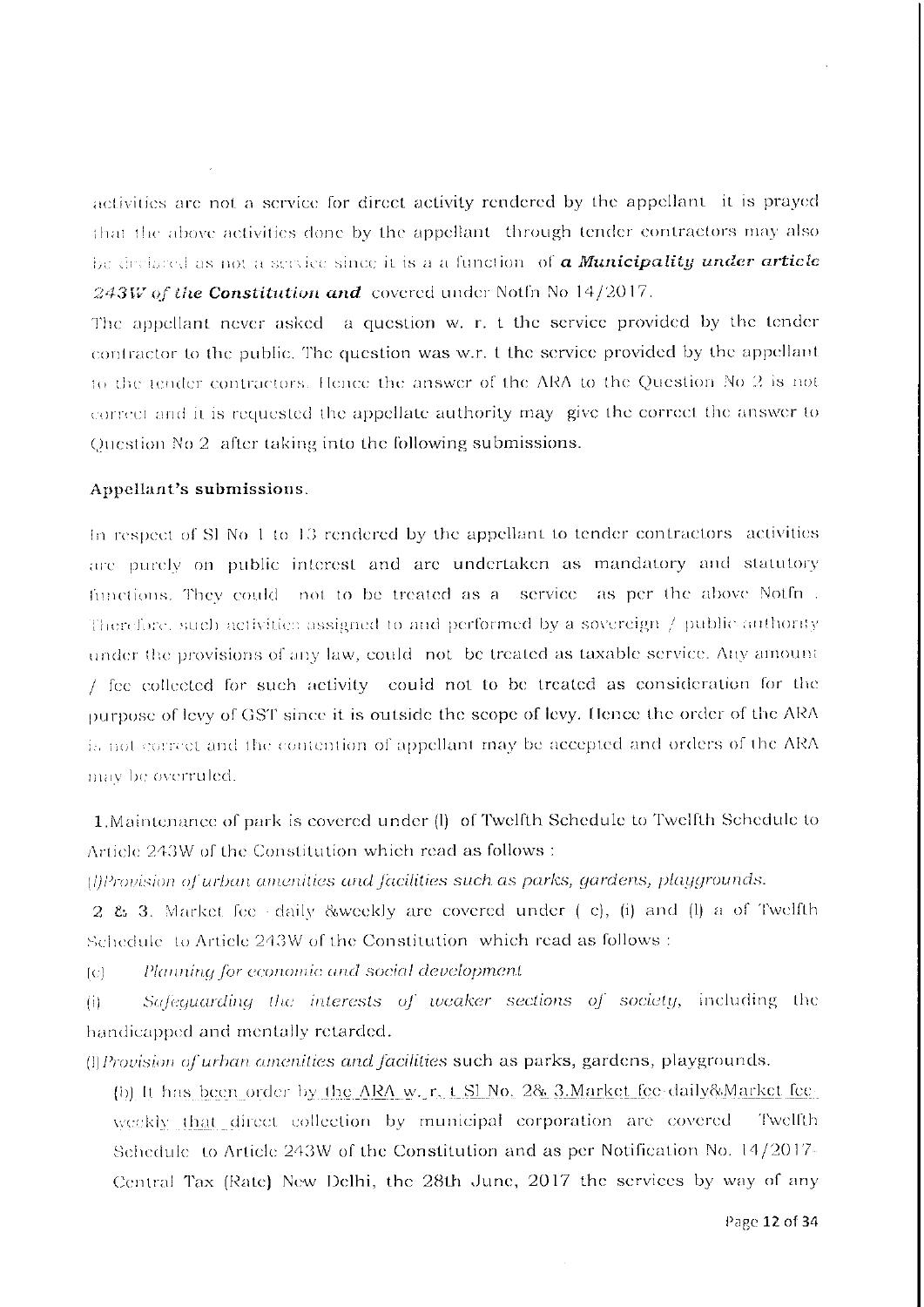activity in relation to a function entrusted to a Municipality under article 243W of the Constitution is not a service. Hence both the services are not chargeable to tax. The same ruling will apply to tender contractors also . It is submitted that exclusion from service was granted to the activity and not to the person ie) whether it is done by X or Y or by the appellant it is outside the scope of service. When the activity is out the scope of service there is no need examine the details of the activity receiver (tender contractors) and the consideration towards the activity (tender money). Hence the above activities may be declared as not a service but an activity in relation to a function of Municipality under article 243W of the Constitution and covered under Notfn No 14/2017CT (rate) dt 28-06-2017 as well as the relevant GO of TNGST Act, 2017. It is a fact that the contractors of municipal corporation are public servants and the activities rendered by the municipal corporation to the contractors (public servants) could not be termed as service and the contractors could not be termed as business entities but they are agents of the municipality as per para C above. Hence the collection and maintenance work entrusted by the municipality to the contractors could not be termed as service since it is arrangement between principal and agent (ie) in this case Govt. and public servant and amount paid by the contractor to Govt. towards rendering of work entrusted under Section 374 and other provisions of the Tamil Nadu District Municipalities Act, 1920 and the functions entrusted to a municipality under the twelfth schedule to article 243W of the constitution could not be termed as service. As there is no service the question of payment of GST will not arise on all those lease contracts since the rate fixed by Govt, was adopted and the activities were rendered by the contractor to the public in the name of the local authority and receipt has been issued in the name of the local authority to the public.

The daily & weekly market are related agriculture activity and it is prayed that SI no 2 & 3 may be declared as not as services and covered under Notfn no 14/2017 and if they are treated as services they are covered under SI no 24 of the table to Notification No. 11/2017 C.T. (Rate), dated 28 6 2017.

 $(4)$  Fees for bays in bus stand is covered under  $(q)$ &(1) of Twelfth Schedule to Article 243W of the Constitution which read as follows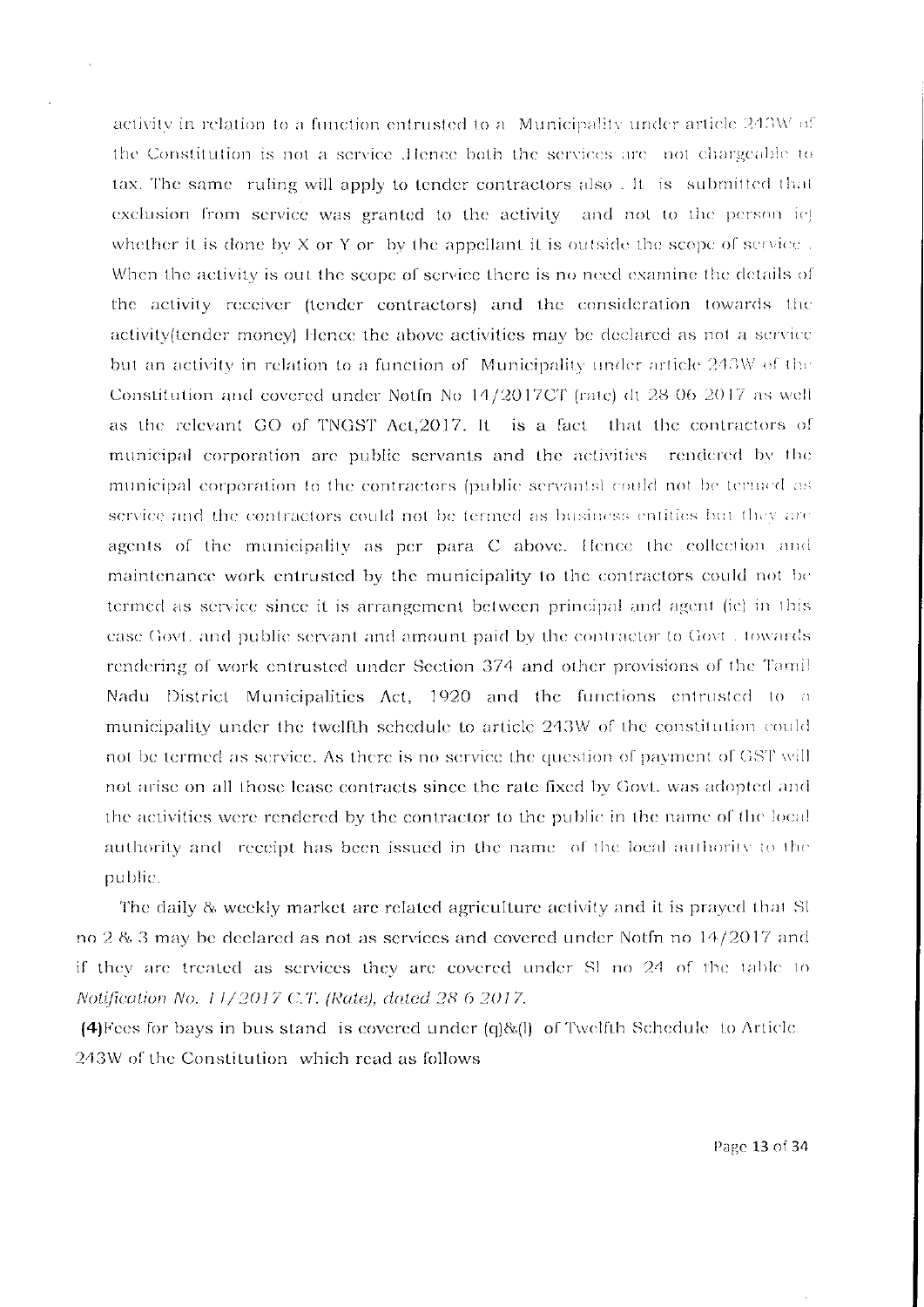#### Public amenities including street lighting, parking lots, bus stops and public  $\left\langle t\right\rangle$ conveniences.

(!)Provision of urban amenities and facilities such as parks, gardens, playgrounds.

It has been order by the ARA w. r. t SI No.4. Fees for bays in bus stand done direct collection by municipal corporation are covered. Twelfth Schedule, to Article 243W of the Constitution and as per Notification No. 14/2017-Central Tax (Rate) New belbi, the 28th June, 2017 the services by way of any activity in relation to a function entrusted to a Municipality under article 243W of the Constitution is not a service Hence the service is not chargeable to tax. The same ruling will apply to tender contractors also. It may please be noted exemption is granted to the activity and not to the person ie) whether it is done by X or Y or by the appellant it is outside the scope of service. When the activity is out the scope of service there is no need examine the details of the activity receiver (tender contractors) and the consideration towards the activity (tender money). Hence the above activity may be declared as not a service but an activity in relation to a function of Municipality under article 243W of the Constitution and covered under Notfn No 14/2017CT (rate) dt 28.06.2017 as well as the relevant GO of TNGST Act, 2017.It is submitted that it is not a taxable service due to the following reasons. As per the Tamil Nadu District Municipalites Act, 1920 as detailed in para C above it is a fact that the contractors of municipal corporation are public servants and the services rendered by the municipal corporation to the contractors (public servants) could not be termed as service and the contractors could not be termed as business entities but they are agents of the municipality Hence the collection and maintenance work entrusted by the municipality to the contractors could not be termed as service since it is arrangement between principal and agent (ie) in this case Govt. and public servant and amount paid by the contractor to Govt. towards rendering of work entrusted under Section 374 and other provisions of the Tamil Nadu District Municipalities Act, 1920 and the functions entrusted to a municipality under the twelfth schedule to article 243W of the constitution could not be termed as service. As there is no service the question of payment of GST will not arise on all those lease contracts since the rate fixed by Govt. was adopted and the activity is rendered by the contractor to the public in the name of the local authority and receipt has been issued in the name of the local authority to the public.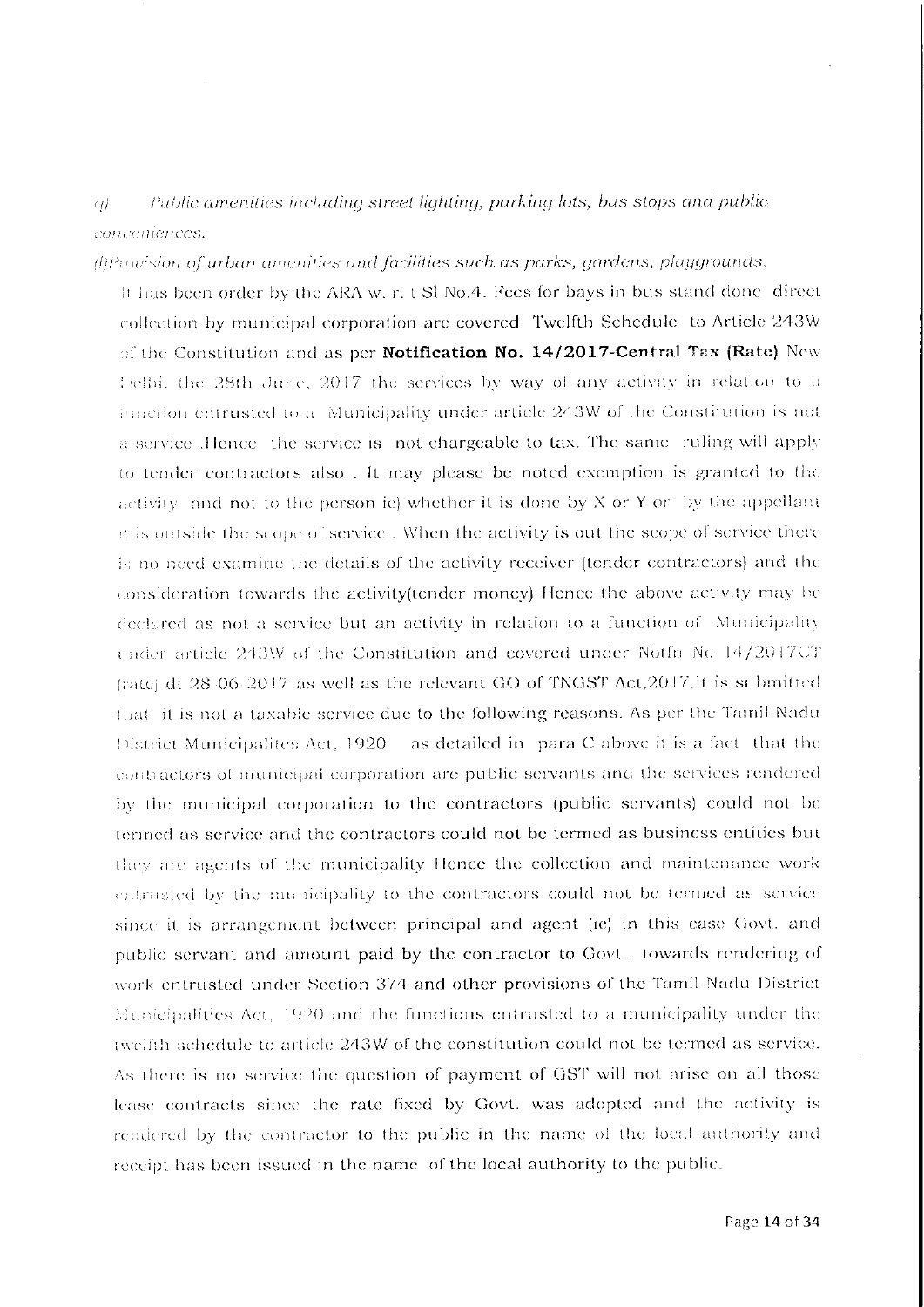## 5. Bus-stand -others. It relates to

(A) charges for of TV advt. in bus-stand

(B) locker rent provided in bus-stand

(C) flower shop in bus stand in open space

(D)cycle stand, scooter, auto, four wheeler stand in bus stand and other places and

(E)collection of room rent for temporary stay

has not taken into consideration of the contention of the A) The ARA appellant in the application and has not discussed the issue at all in the order and the above contention may be taken into consideration ant the appeal may be allowed.

B) It is submitted the locker rent may be declared as an activity covered under Twelfth Schedule to Article 243W of the Constitution and covered under Notfn No  $.14/2017$  and it may be declared as -not a service'.

It is submitted that it is not a taxable service due to the following reasons. As per the Tamil Nadu District Municipalites Act, 1920 - as detailed in para C above it is a fact that the contractors of municipal corporation are public servants and the services rendered by the municipal corporation to the contractors (public servants) could not be termed as service and the contractors could not be termed as business entities but they are agents of the municipality Hence the collection and maintenance work entrusted by the municipality to the contractors could not be termed as service since it is arrangement between principal and agent (ie) in this case Govt. and public servant and amount paid by the contractor to Govt , towards rendering of work entrusted under Section 374 and other provisions of the Tamil Nadu District Municipalities Act, 1920 and the functions entrusted to a municipality under the twelfth schedule to article 243W of the constitution could not be termed as service. As there is no service the question of payment of GST will not arise on all those lease contracts since the rate fixed by Govt, was adopted and the activity is rendered by the contractor to the public in the name of the local authority and receipt has been issued in the name of the local authority to the public

Page 15 of 34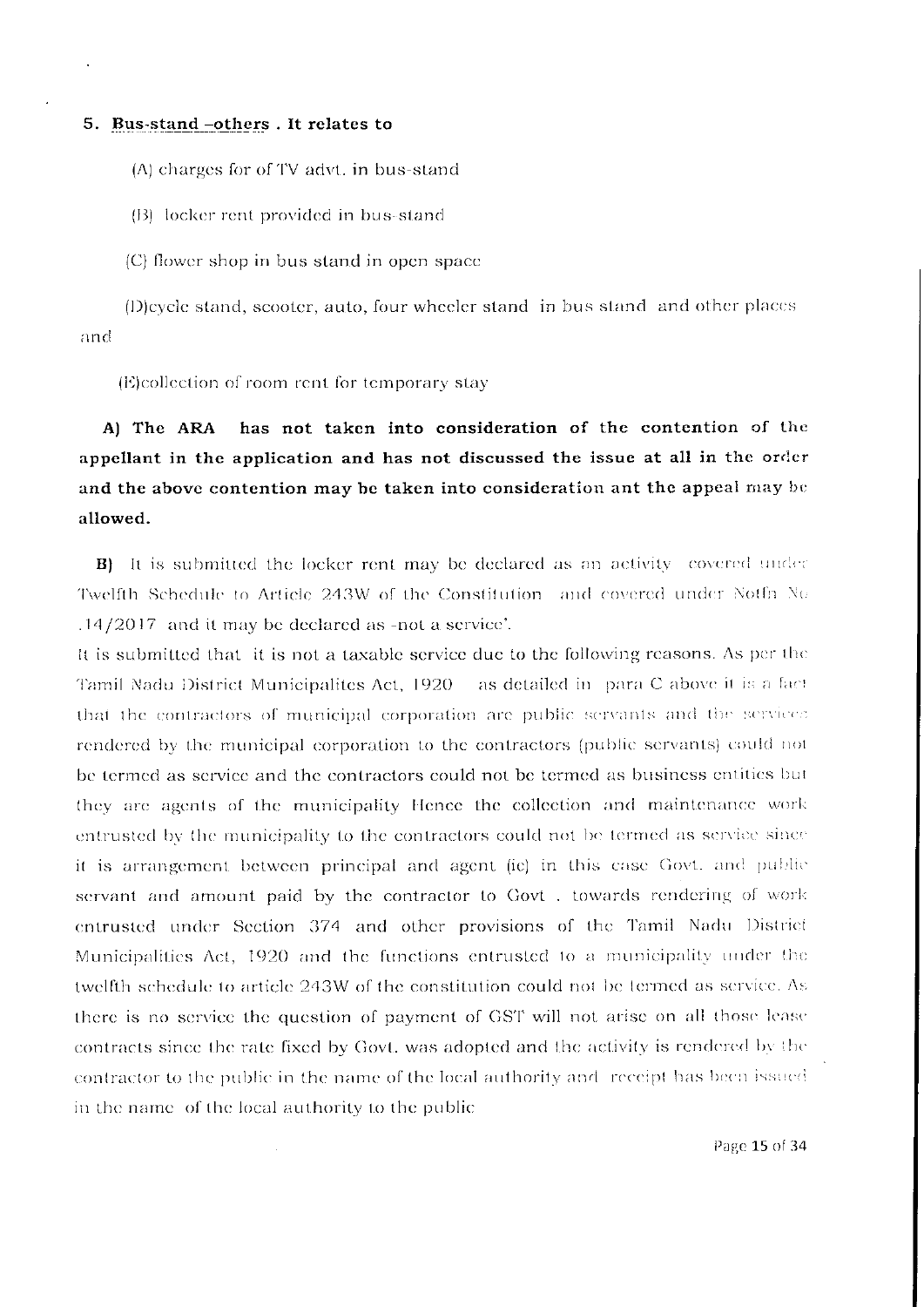# $\circ$  flower shop in the bus stand 4x4 in open space in various places of bus stand and in RC buildings

Flower shop is covered under (i) of Twelfth Schedule to Twelfth Schedule to Article 243W of the Constitution which read as follows :

Safequarding the interests of weaker sections of society, including the  $\langle ij \rangle$ handicapped and mentally retarded.

It is also covered under the functions entrusted to a Panchayat under the Eleventh Schedule to Article 243G of the Constitution are as under:

(i) Agriculture, including agricultural extension.

There is no restrictions for the municipality to perform functions of a Panchayat.

 $(iii)$ As per Notification No. 14/2017-Central Tax (Rate) New Delhi, the 28th June, 2017 "Services by way of any activity in relation to a function entrusted to a Panchayat under article 243G of the Constitution for to a Municipality under article  $243W$  of the Constitution $|2.$ " is not a service. Hence it is not chargeable to tax.

# D. eyele stand, scooter, auto and four wheeler stand in bus stand

As per Notification No. 14/2017-Central Tax (Rate) New Delhi, the 28th June, 2017 "Services by way of any activity in relation to a function entrusted to a Panchayat under article 243G of the Constitution for to a Municipality under article 243W of the Constitution<sup>[2,"</sup> is not a service. Hence it is not chargeable to tax.

evele stand, scooter, auto, four wheeler stand in bus stand is covered under (q) of Twelfth Schedule to Twelfth Schedule to Article 243W of the Constitution which read as follows:

Public amenities including street lighting, parking lots, bus stops and public  $\Omega$ conveniences.

It has been ordered by the AAR that direct service by the municipal corporation w.r. 1 maintenance of park is covered under Twelfth Schedule to Article 243W of the Constitution and hence covered under **Notification No. 14/2017-**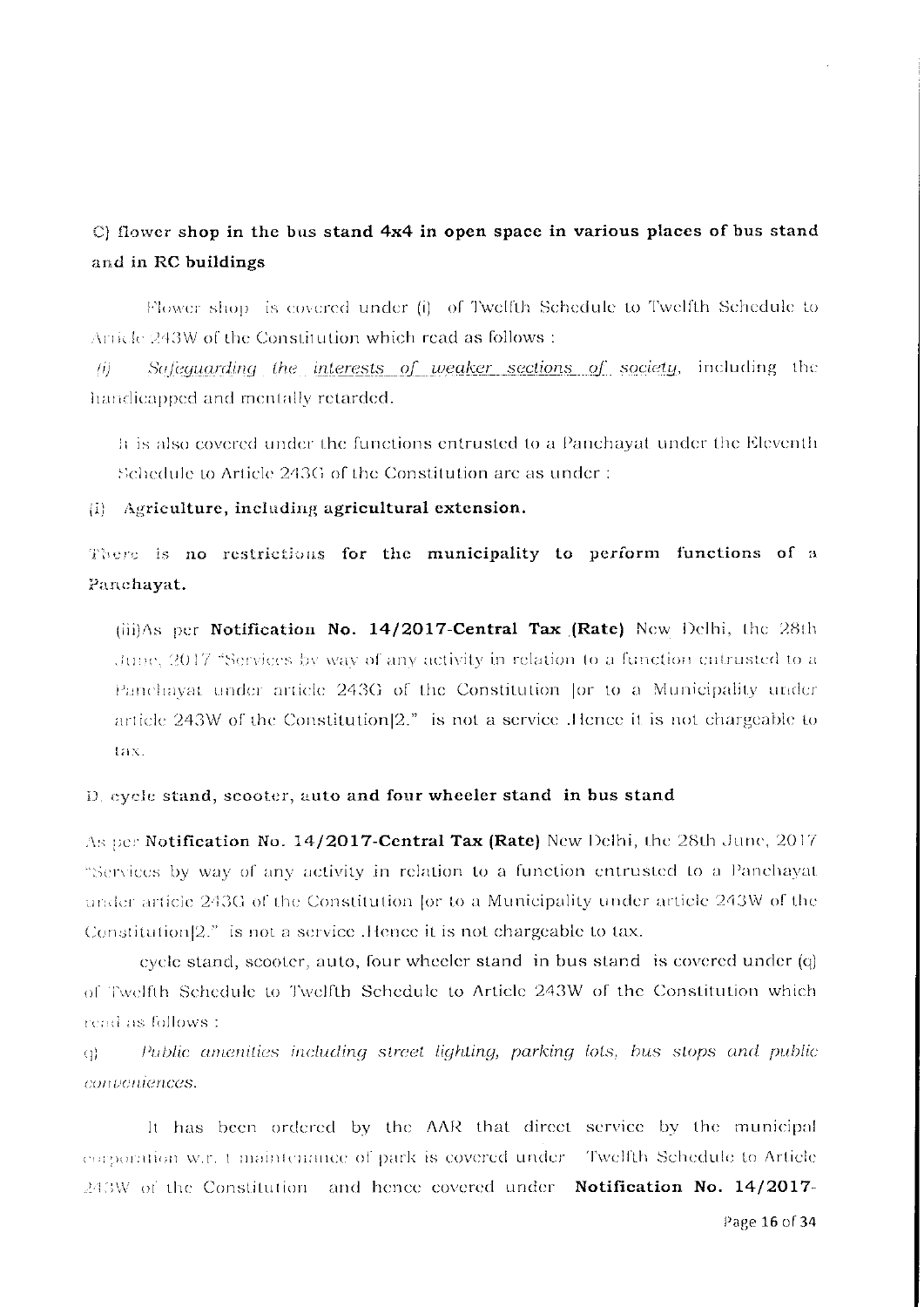Central Tax (Rate) New Delhi, the 28th June, 2017and hence it is not a service and it is not chargeable to tax. When it is out side the scope of service there is no need to examine who is the service availer and consideration received etc. When it is not a service it is applicable to tender contractors also.

#### E. collection of room rent for temporary stay.

Collection of room rent for temporary stay is covered under  $(1)$  and $(q)$  of Twelfth Schedule to Article 243W of the Constitution

# 6. Slaughter house fees.

 $\Delta$ 

Maintenance of Slaughter house are covered under (r) of Twelfth Schedule to Article 243W of the Constitution which reads as follows:

#### $(r)$ Regulation of slaughter houses and tanneries.

It has been ordered by the ARA that direct service by the municipal corporation w.r. t. slaughtering of animals is covered under of Twelfth Schedule to Article 243W of the Constitution and hence covered under Notification No. 14/2017-Central Tax (Rate) New Delhi, the 28th June, 2017and hence it is not a service and it is not chargeable to tax. When it is out side the scope of service there is no need to examine who is the service availer and consideration received etc. When it is not a service the same contention of the Notfn. is applicable to tender contractors also due to the following reasons. As per the Tamil Nadu District Municipalities Act. 1920 as detailed in para C above it is a fact that the contractors of municipal corporation are public servants and the services rendered by the municipal corporation to the contractors (public servants) could not be termed as service and the contractors could not be termed as business entities but they are agents of the municipality Hence the collection and maintenance work entrusted by the municipality to the contractors could not be termed as service since it is arrangement between principal and agent (ie) in this case Govt, and public servant and amount paid by the contractor to Govt. towards rendering of work entrusted under Section 374 and other provisions of the Tamil Nadu District Municipalities Act, 1920 and the functions entrusted to a municipality under the twelfth schedule to article 243W of the constitution could not be termed as service. As there is no service the question of payment of GST will not arise on all those lease contracts since the rate fixed by Govt.

Page 17 of 34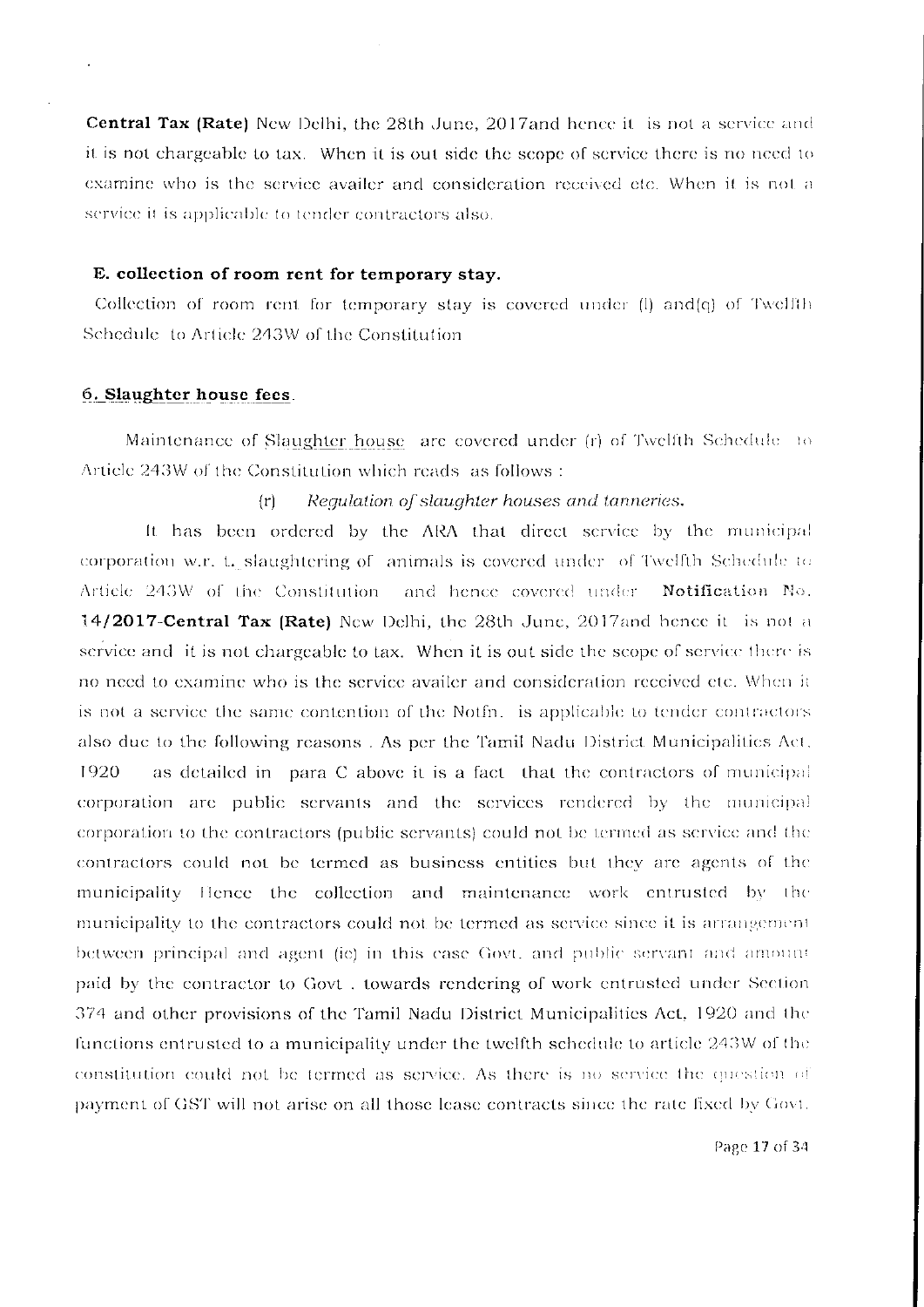was adopted and the activity is rendered by the contractor to the public in the name of the local authority and receipt has been issued in the name of the local authority to the public.

(i) Reserving our right to claim the benfit of Notfn/ No.  $14/2017$  the following submissions are made. In the application to the ARA it was pleaded that Services by way of slaughtering of animals is exempted vide entry SI No 56 of the Notfn No 12/2017 dated 29-06-2017 as amended which reads as follows.

| ាអ៊ែវ | Heading | Services by way of slaughtering   NIL | NIL. |  |
|-------|---------|---------------------------------------|------|--|
|       | -9988   | of animals.                           |      |  |
|       |         |                                       |      |  |

Eventhough. AAR in the order has given a ruling that services by way of slaughtering of animals is exempted as per Notfn. No14/2017 dt 28-06-2017 it was requested that the exemption under SI No 56 of the Notfn No 12/2017 dated 29-06-2017 may also be considered and extended. It may please be noted that exemption is granted to the service and not to the person. (ie) whether it is done by the Municipality to the tender contractors or by any other person to any body and whatever may be the consideration it is fully exempted unconditionally and hence exemption has to be granted to the appellant in respect of the tender contractors.

# 7. Bunk stalls.

ARA has not discussed the points of the appellant in the order and hence the above issue may be considered and decided in the favour of the appellant.

# 8. Rent-traveller's bungalows & rest house -municipal lodge.

Collection of room rent for temporary stay is covered under  $(l)$  and  $(q)$  of Twelfth Schedule to Article 243W of the Constitution which reads as follows :.

(!) *Provision of urban amenities* and facilities such as parks, gardens, playgrounds.

Public amenities including street lighting, parking lots, bus stops and  $(a)$ public conveniences.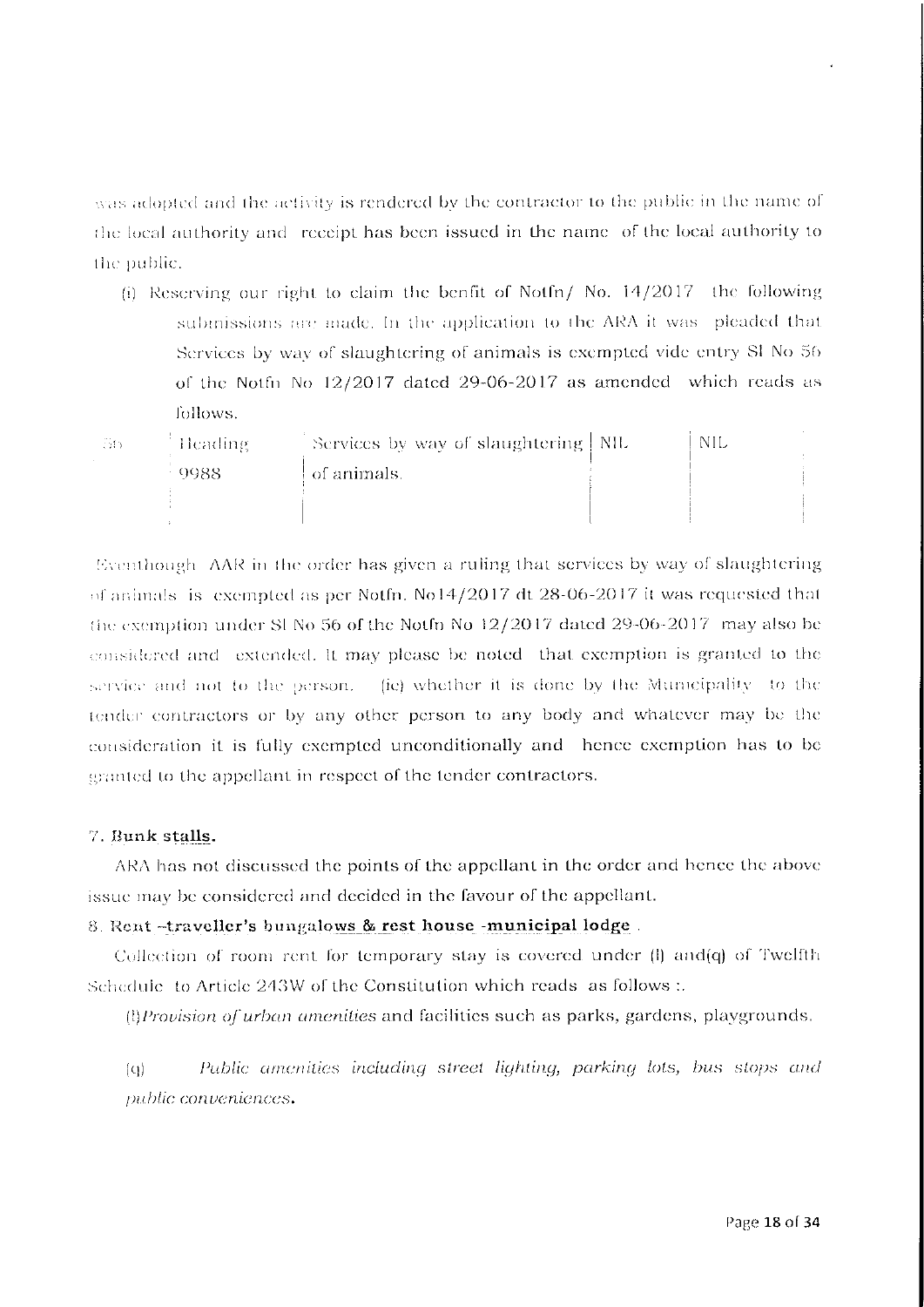The wordings, 'such as' and 'including ' have vide coverage and applying the above definition the activity of rom rent for temporary stay is covered under the above definition under  $\langle \mathbf{l} \rangle$  and  $\langle \mathbf{q} \rangle$  of Twelfth Schedule to Article 243W of the Constitution.

#### 9. Fees on pay &use toilets

Frees on pay & use toilets is covered under (q) of Twelfth Schedule to Article 243W of the Constitution which reads as follows:

 $\alpha$ Public amenities including street lighting, parking lots, bus stops and public conveniences.

As per Notification No. 14/2017-Central Tax (Rate) New Delhi, the 28th June, 2017 "Services by way of any activity in relation to a function entrusted to a Panchayat under article 243G of the Constitution Jor to a Municipality under article 243W of the Constitution]" is not a service. Hence it is not chargeable to tax.

While discussing the services rendered by the appellant direct to the public it was declared by the ARA as not a supply of service. It may please be noted that it is not an exemption Notfn/- but a Notfn issued under Section 7 (2) to treat whether the activity undertaken by the local authority is a service or not since it is a function entrusted to a Municipality under article 243W of the Constitution. When it is not a service it is outside the scope of supply (ie) levy and collection of tax under Section 7. It was already declared /ordered by the ARA that the activity done by the appellant under 243 W is not a service in respect, 'Fees on pay &use toilets'. When the above activities were declared  $\pm$  not a service' under Notfn No  $14/2017$  then there is no necessity to go into the details of the service recipient, consideration paid for the activity etc. In view of the decision of the ARA that the above activities are not a service for direct activity rendered by the appellant it is prayed that the above activities done by the appellant through tender contractors may also be declared as not a service since a function of a Municipality under article 243W of the Constitution and covered under Notfn No 14/2017. When it is not a service the same contention of the Notfn. is applicable to tender contractors also due to the following reasons. As per the Tamil Nadu District Municipalites Act, 1920 as detailed in para C above it is a fact that the contractors of municipal corporation are public servants and the services rendered by the municipal corporation to the contractors (public servants) could not

Page 19 of 34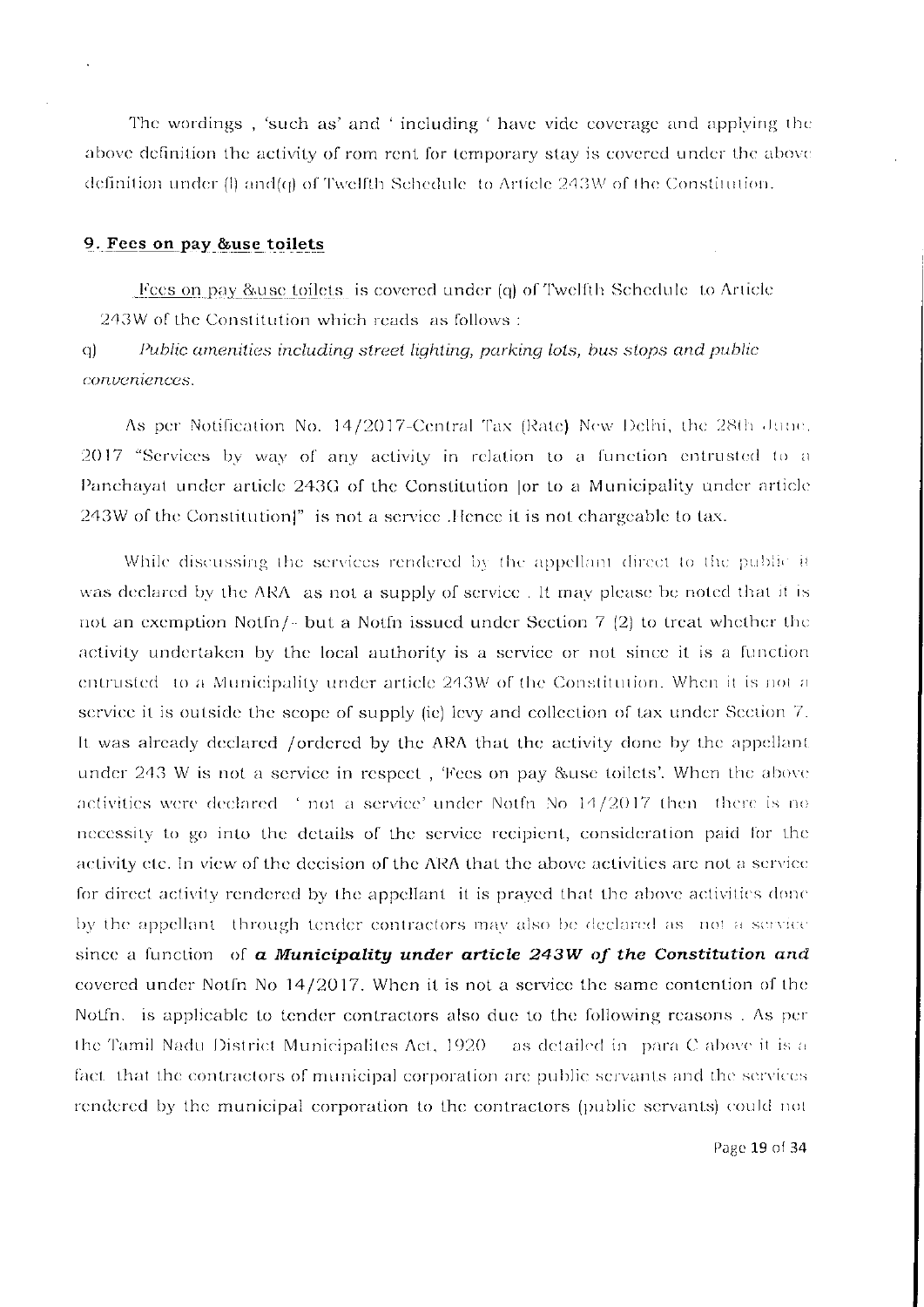be termed as service and the contractors could not be termed as business entities but they are agents of the municipality Hence the collection and maintenance work entrusted by the municipality to the contractors could not be termed as service since it is arrangement between principal and agent (ie) in this case Govt. and public servant and amount paid by the contractor to Govt , towards rendering of work entrusted under Section 374 and other provisions of the Tamil Nadu District Municipalities Act, 1920 and the functions entrusted to a municipality under the twelfth schedule to article 243W of the constitution could not be termed as service. As there is no service the question of payment of GST will not arise on all those lease contracts since the rate fixed by Govt, was adopted and the activity is rendered by the contractor to the public in the name of the local authority and receipt has been issued in the name of the local authority to the public.

(i) Reserving our right to claim the benfit of Notfn/ No.  $14/2017$  the following submissions are made. In the application to the ARA it was pleaded that Services by way of, "Fees on pay &use toilets", is exempted vide entry Si No 76 of the Notfn No  $12/2017$  dated 29-06-2017 as amended which reads as follows:

| Vo. |      | $\frac{1}{2}$ is the integral services by way of public | -NIL | NH. |
|-----|------|---------------------------------------------------------|------|-----|
|     | 0004 | $\pm$ conveniences such as provision of $\pm$           |      |     |
|     |      | facilities of bathroom, washrooms,                      |      |     |
|     |      | lavatories, urinal or toilets.                          |      |     |

Eventhough. AAR in the order has given a ruling that services by way of slaughtering of animals is exempted as per Notfn. No14/2017 dt 28-06-2017 it was requested that the exemption under SI No 76 of the Notfn No  $12/2017$  dated 29-06-2017 may also be considered and extended. It may please be noted that exemption is granted to the service and not to the person. (ie) whether it is done by the Municipality to the tender contractors or by any other person to any body and whatever may be the consideration it is fully exempted unconditionally and hence exemption has to be granted to the appellant in respect of the tender contractors

# 10. Avenue receipts.- enjoyments of fruits of the trees in high ways of particular area.

The functions entrusted to a Panchayat under the Eleventh Schedule to Article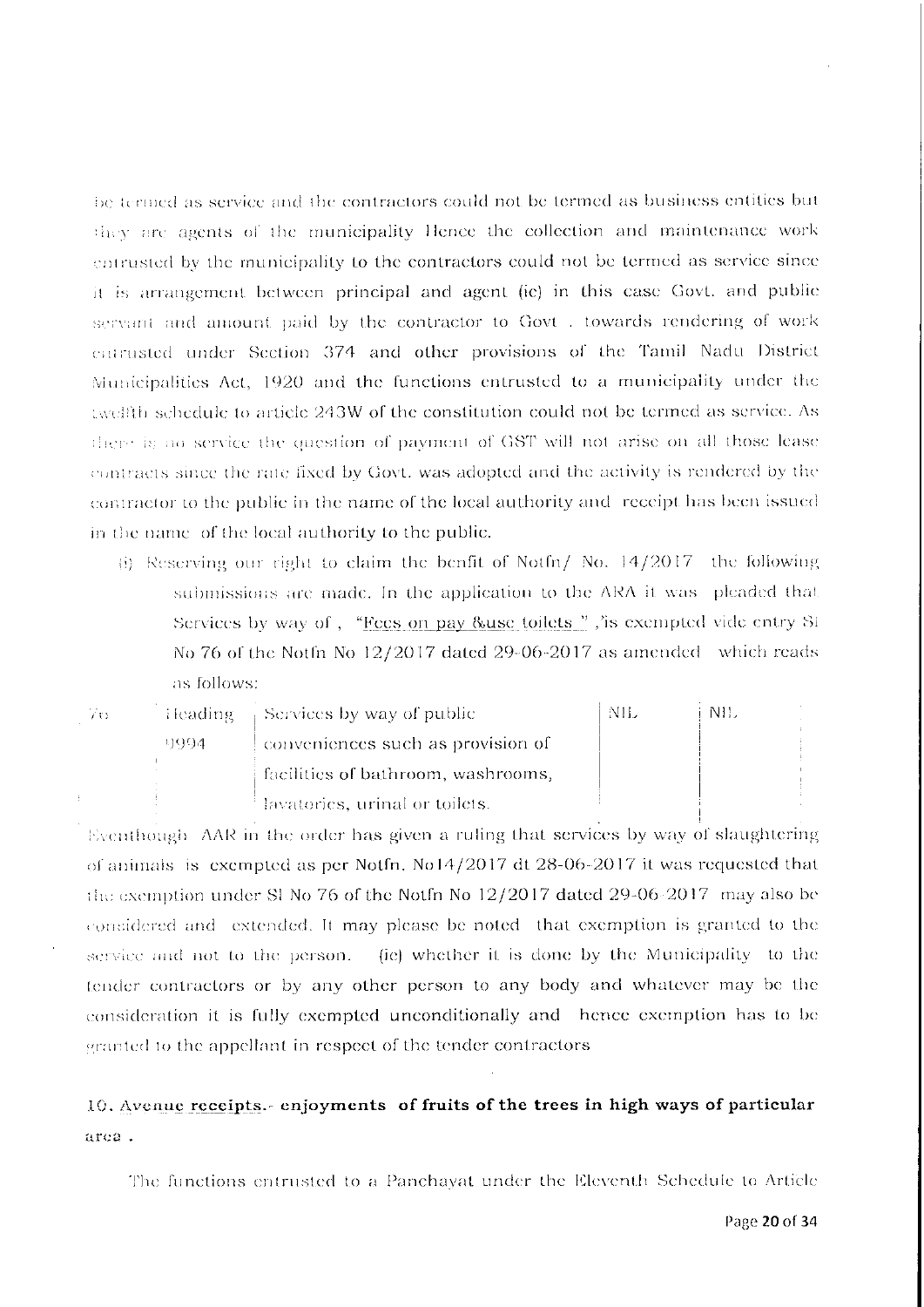#### 243G of the Constitution are as under:

#### (i) Agriculture, including agricultural extension.

- (ii) Land improvement, implementation of land reforms, land consolidation and soil conservation.
- (iii) Minor irrigation, water management and watershed development.
- (iv) Animal husbandry, dairying and poultry.
- (v) Fisheries.

# (vi) Social forestry and farm forestry.

## (vii) Minor forest produce.

- (viii) Small scale industries, including food processing industries.
- (ix) Khadi, village and cottage industries.
- $(x)$  Rural housing.
- (xi) Drinking water.
- (xii) Fuel and fodder.

(xiii) Roads, culverts, bridges, ferries, waterways and other means of communication.

(xiv) Rural electrification, including distribution of electricity.

(xv) Non-conventional energy sources.

(xvi) Poverty alleviation programme.

(xvii) Education, including primary and secondary schools.

(xviii) Technical training and vocational education.

(xix) Adult and non-formal education.

(xx) Libraries.

(xxi) Cultural activities

(xxii) Markets and fairs.

(xxiii) Health and sanitation, including hospitals, primary health centres and dispensaries.

(xxiv) Family welfare.

(xxv) Women and child development.

(xxvi) Social welfare, including welfare of the handicapped and mentally retarded.

(xxvii) Welfare of the weaker sections, and in particular, of the Scheduled Castes and the Scheduled Tribes.

Page 21 of 34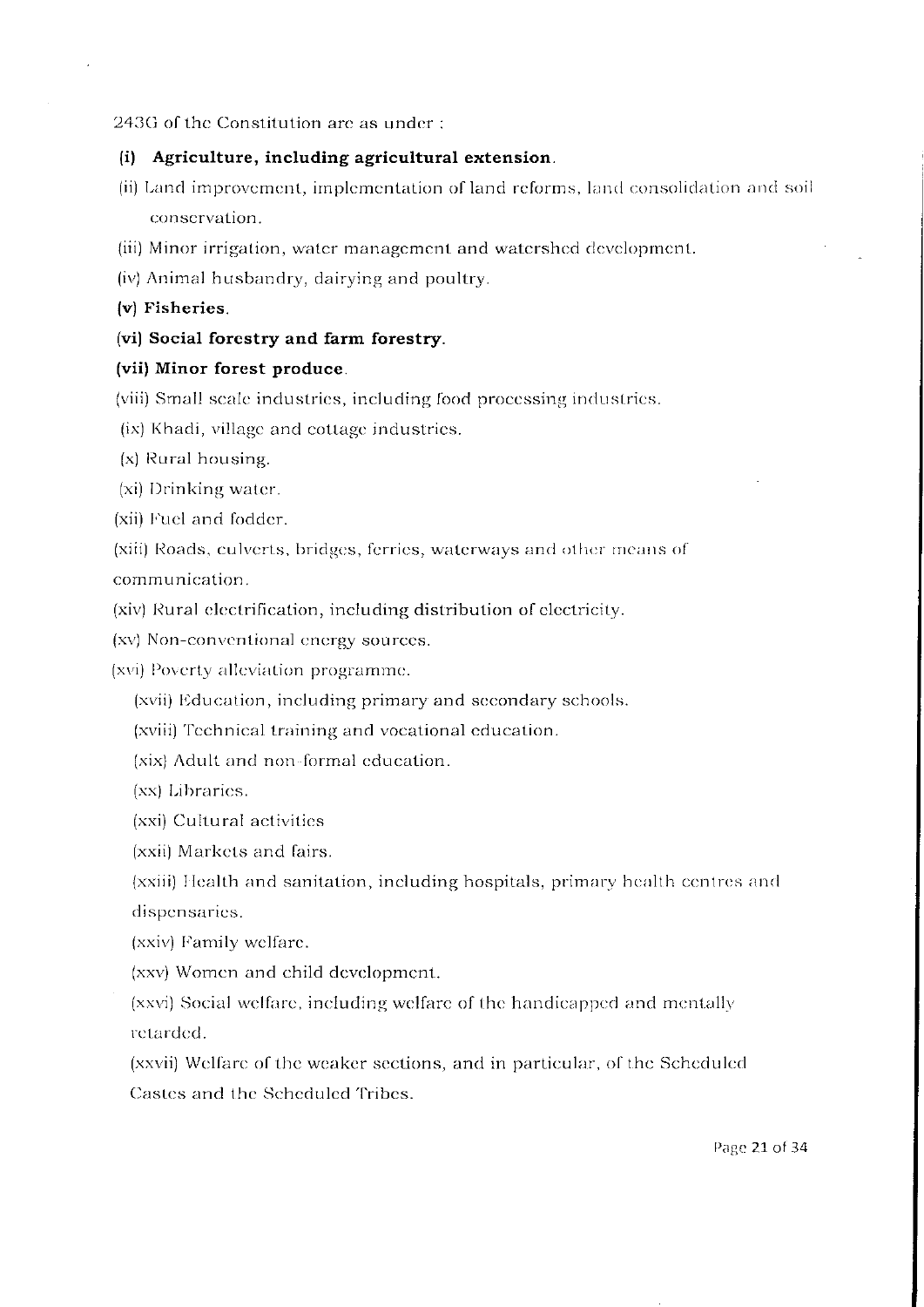(xxviii) Public distribution system.

(xxix) Maintenance of community assets.

As per entry SI No 54 of the table to Notfn No Notification No. 12/2017-C.T. (Rate), dated 28-6-2017, and Notifications issued by State as amended uptodate] the said service is exempted.

Nil 54 Heading 9986 Services relating to cultivation of plants and rearing of all life forms of animals, except the rearing of horses, for food, fibre, fucl, raw material or other similar products or agricultural produce by way of drving, cleaning, trimming. sun drying. fumigating, curing, sorting, grading, cooling or bulk packaging and such like operations which do not alter the essential characteristics of agricultural produce but make it -only marketable for the primary market; (d) renting or leasing of agro machinery or vacant land with or without a structure incidental to its use: unloading, packing,  $(c)$  loading, storage or warehousing of agricultural produce;  $($ f) agricultural extension services; (g) services by any Agricultural Produce Marketing Committee or Board or services provided by a commission agent for sale or purchase of agricultural produce.  $\vert$ (h) services by way of fumigation in a warehouse of agricultural produce.

It may please be noted that exemption is granted to the service in the above Notfn/and not to the person. (ie) whether it is done by the Municipality to the tender contractors or by any other person to any body and whatever may be the consideration it is fully exempted unconditionally and hence exemption has to be granted to the appellant in respect of the tender contractors.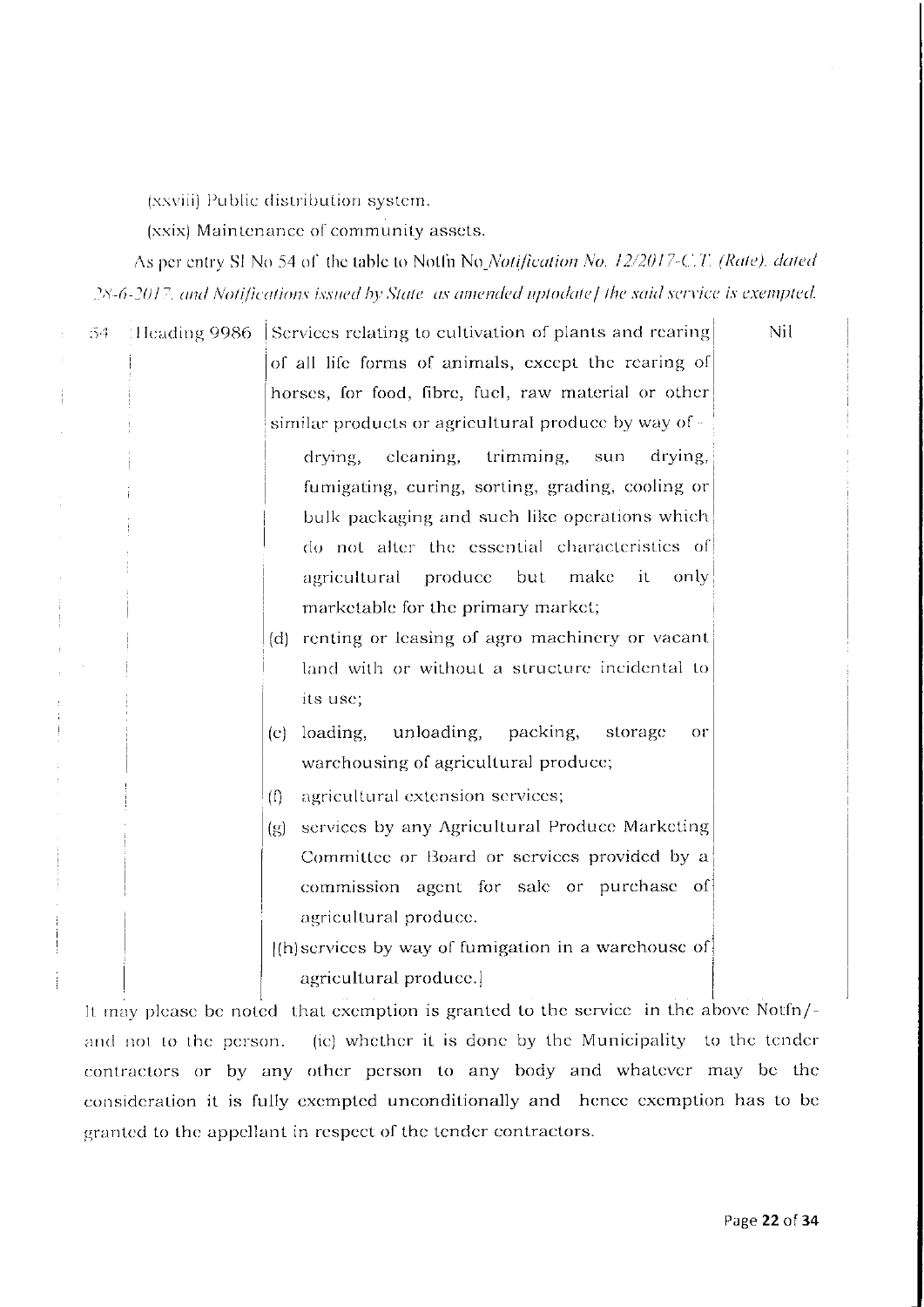## 11. Right to fishing in bond- Enjoyments of right - fishing in a particular bond.

- i) Three years **tender contracts** by tender notice for the purpose of right to fishing (a)Service provider is the municipal corporation.
	- (b)Service availer is the tender contractor who succeeded in the tender process
	- (c)Service is right to take fish in a particular bond as per the prescribed conditions of tender.
	- (d)consideration is the amount determined and confirmed in the tender process.

It may please be noted that exemption is granted to the service and not to the person. (ie) whether it is done by the Municipality to the tender contractors or by any other person to any body and whatever may be the consideration it is fully exempted unconditionally and hence exemption has to be granted to the appellant in respect of the tender contractors

# 12. Running a fish market. - right to sell fish in a particular shop in a specified area.

(i)Three years **tender contracts** by tender notice for the purpose of selling fish from a particular shop of a particular area...

(a) service provider is the municipal corporation.

- (b)Service availer is the tender contractor who succeeded in the tender process
- (c)Service is enjoyments of fishing in a particular bond as per the prescribed conditions of tender.
- (d)consideration is the amount determined and confirmed in the tender process.

(ii) The functions entrusted to a Panchayat under the Eleventh Schedule to Article 243G of the Constitution.

#### Fisheries  $|V|$

# (xxii) Markets and fairs.

It may please be noted that exemption is granted to the service and not to the person. (ic) whether it is done by the Municipality to the tender contractors or by any other person to any body and whatever may be the consideration it is fully exempted unconditionally and hence exemption has to be granted to the appellant in respect of the tender contractors

Page 23 of 34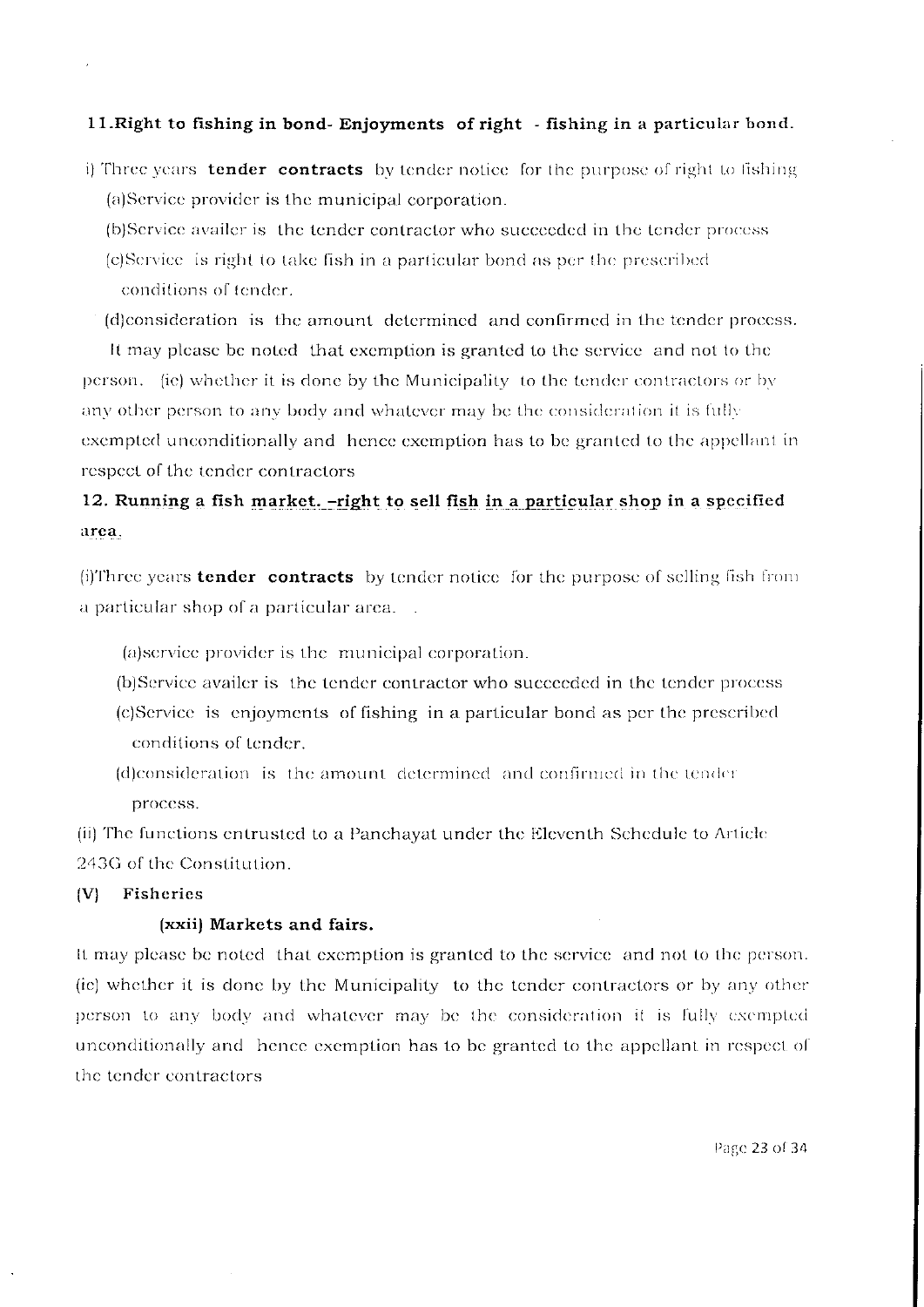#### 13. For entry vehicle in the market

As per Notification No. 14/2017-Central Tax (Rate) New Delhi, the 28th June, 2017 "Services by way of any activity in relation to a function entrusted to a Panchayat under article 243G of the Constitution for to a Municipality under article 243W of the Constitution]" is not a service. Hence it is not chargeable to tax.

"entry of vehicles in the market" is covered under (q) of Twelfth Schedule to Twelfth Schedule to Article 243W of the Constitution which read as follows :

Public amenities including street lighting, parking lots, bus stops and public  $\alpha$ conveniences.

It has been ordered by the AAR that direct service by the municipal corporation w.r. t maintenance of park is covered under of Twelfth Schedule to Article 243W of the Constitution and hence covered under Notification No. 14/2017-Central Tax (Rate) New Delhi, the 28th June, 2017and hence it is not a service and it is not chargeable to tax. When it is out side the scope of service there is no need to examine who is the service availer and consideration received etc. When it is not a service it is applicable to tender contractors also due to the following reasons.

As per the Tamil Nadu District Municipalites Act, 1920. as detailed in para C above it is a fact that the contractors of municipal corporation are public servants and the services rendered by the municipal corporation to the contractors (public servants) could not be termed as service and the contractors could not be termed as business entities but they are agents of the municipality Hence the collection and maintenance work entrusted by the municipality to the contractors could not be termed as service since it is arrangement between principal and agent (ie) in this case Govt. and public servant and amount paid by the contractor to Govt . towards rendering of work entrusted under Section 374 and other provisions of the Tamil Nadu District Municipalities Act, 1920 and the functions entrusted to a municipality under the twelfth schedule to article 243W of the constitution could not be termed as service. As there is no service the question of payment of GST will not arise on all those lease contracts since the rate fixed by Govt, was adopted and the activity is rendered by the contractor to the public in the name of the local authority and receipt has been issued in the name of the local authority to the public.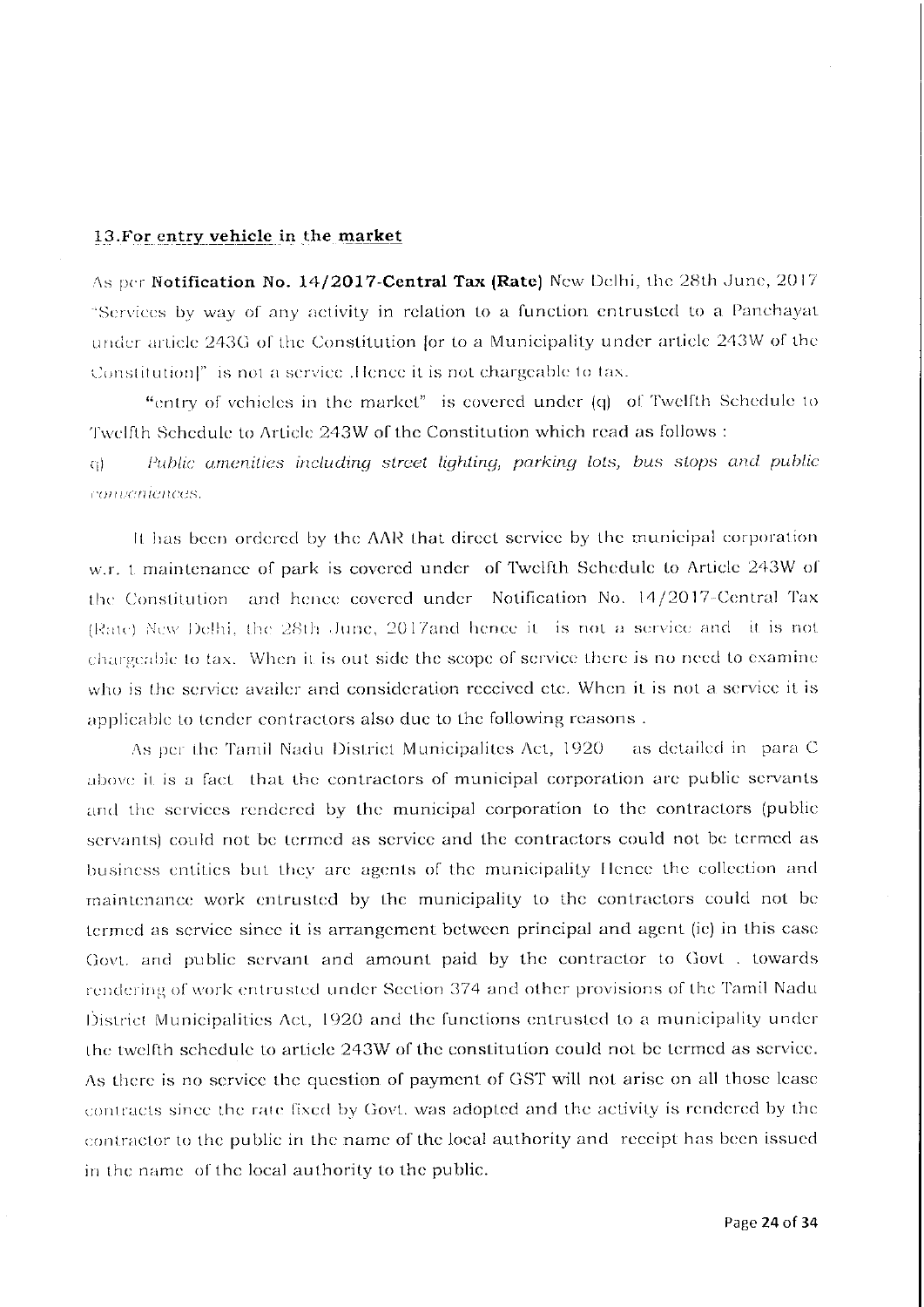# Question No 3.

#### 14. Annual track rent - Cable operator laying fee(optical fibre laying fee)

Charges towards cutting and repairing and rectification of roads and payment of annual rent for the optical cable laid alongside roads based on Contract.

a) service provider is the municipal corporation

(b)Service availer is the operator of phone/mobile services.

(c) service is renting of immovable property service.

(d) consideration is rent paid for optical cable laid alongside roads.

Whether the whole service can be treated as renting of immovable property service as composite supply and reverse charge can be applied since the service availers are registered with GSTN and the service provider is a local authority.

There are two charges collected(i) road cutting charges towards laying of cable and (ii) renting of road for the optical cables laid. Kind attention is invited to Section  $\Omega$ (30) "composite supply" means a supply made by a taxable person to a recipient consisting of two or more taxable supplies of goods or services or both, or any combination thereof, which are naturally bundled and supplied in conjunction with each other in the ordinary course of business, one of which is a principal supply; the principal supply is renting of space for laying cable and applying the above definition the road cutting charges has also to be treated as renting and whole service has to be classified as renting of immovable property service.

The ruling of the AAR are that the track rent is accounted under heading is accounted in the heading 1308007 and the road cutting charges (road restoration) is accounted under accounting head head 1407001 Also road cutting charges is one time supply. The rental charges are periodical. Both the supplies are not supplied in conjunction with each other in the ordinary course of business and therefore the same is not a composite supply.

The decision of the AARis based on the accounting head of the two services which is not at all correct. It is true that road cutting charges is one time supply and the rental charges are periodical. But both the services are conjunction with each other in the ordinary course of business because without road cutting optical cable could not be laid. Without laying the cable rent could not be collected. Hence conjunction is there for road cutting and collecting rent for cable laid alongside road and hence it is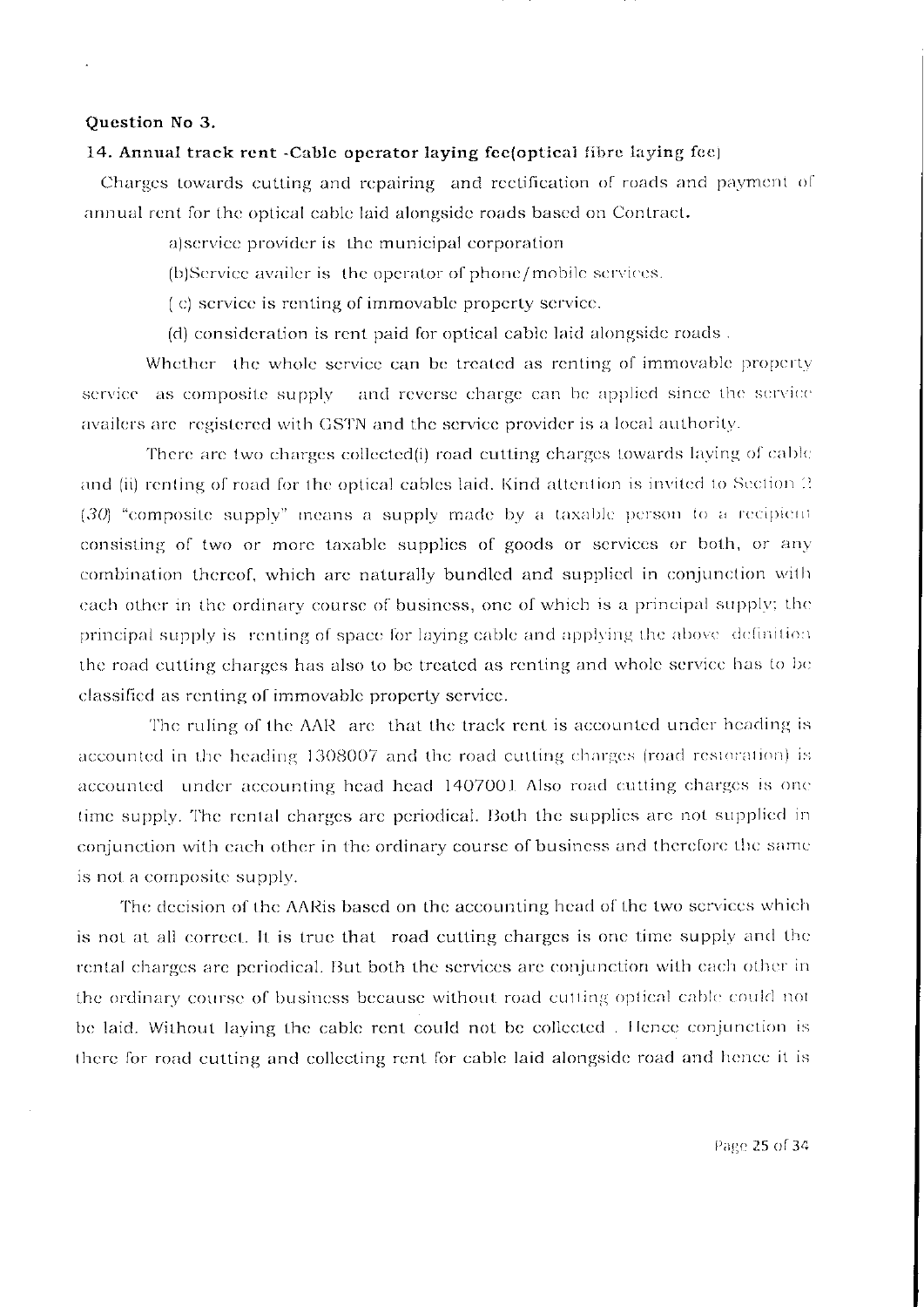composite supply. Principal supply is renting and supplementary supply is road cutting

In view of the above the contention of the appellant that composite supply has to be adopted for road cutting charges may be accepted.

# **6.PERSONAL HEARING:**

The Appellant was granted personal hearing through Virtual Personal Hearing as required under law before this Appellate Authority on 23-09-2021. The Authorized representatives of the Appellant Tvl. K. Sankaranarayanan, Advocate of the appellant company appeared for hearing. They reiterated the written submissions and emphasized that

- 1. In addition to the grounds of appeal submitted with the paper book documents the following grounds are submitted and the same was also requested to be taken on records as written submissions for the virtual hearing to be held on  $23<sup>2</sup>$ 09-2021.
- 2. During the service tax period prior to 01-07-2017, show cause notice C.NO.V/15/48/2018ST Adj., SCN Sl No 06/2018 Commr. dated 24-10-2018(Annexure A attached) was issued by the Commissioner of Central Tax, Salem to Erode City Municipal Corporation (the appellant). In para 6 to 8 in page number 2 to 4 of the show cause notice, Commissioner discussed various provisions of THE TAMIL NADU DISTRICT MUNICIPALITES ACT, 1920 and CBEC Circular No.96/7/2007-ST F.No.354/28/2007-TRU New Delhi, the 23rd August, 2007 and concluded in the show cause notice itself that Parking fee, Market fees(annual lease), Market fee-weekly(Annual lease), slaughter house fee, fees on pay & use toilets (annual lease) and Garden/park receipts etc. were not chargeable to service tax. There is no major difference between concept of levy of service tax for the period prior to  $01-07-2017$  and the levy of GST w.e.f 01-07-2017 .Previously during service tax period the activities were covered under negative list / full exemption under Notfn No 25/2012 dated 20-06-2012.During GST period w.e. f 01-07-2012 as per Notification No. 14/2017-Central Tax (Rate) New Delhi, the 28th June, 2017 issued under Sub section (2) of section 7 the following activities or transactions undertaken by the Central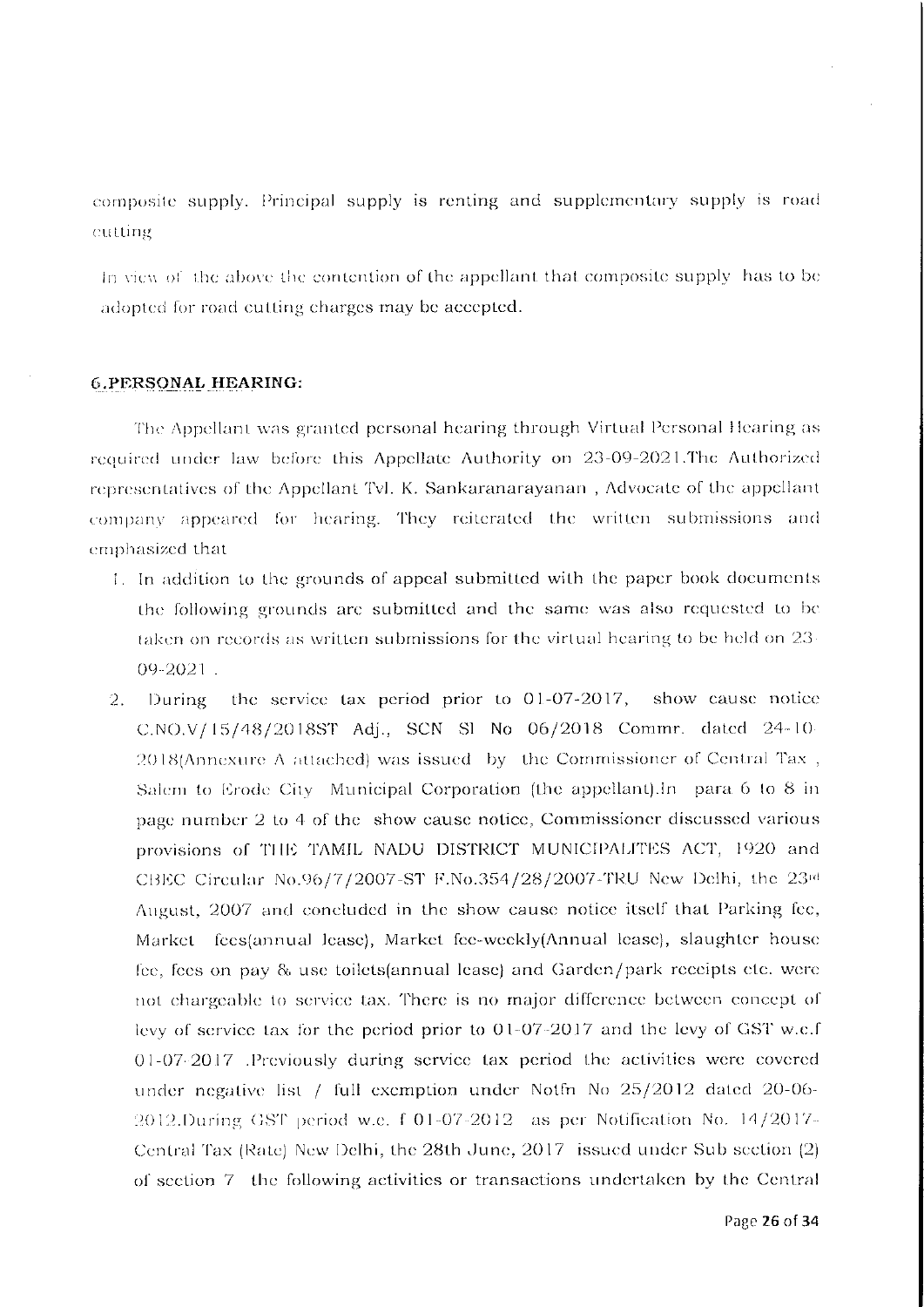Government or State Government |or Union territory|1 or any local authority in which they are engaged as public authority, shall be treated neither as a supply of goods nor a supply of service, namely:-

"Services by way of any activity in relation to a function entrusted to a Panchayat under article 243G of the Constitution for to a Municipality under article 243W of the Constitution.

The decision of the Commissioner/Salem is applicable to the levy of GST for the above services. The decision of Commissioner of Central Tax , Salem in the above show cause notice that Parking fee, Market fees(annual lease), Market fee-weekly(Annual lease), slaughter house fee, fees on pay & use toilets(annual lease) and Garden/park receipts etc that service tax were not chargeable will have major impact on GST period also as per CGST/TNSGST Act,2017 . It is submitted the above decision of Commissioner of Central Tax/Salem is not only applicable to the above services but also to all the activities. St no 1 to 13 mentioned in the appeal as per the grounds of appeal submitted. Hence it is prayed the ratio of the decision of the Commissioner/Salem may be applied for the GST period also and the our appeal be allowed for all the activities from SL No 1 to 13 in case of the activities rendered by the appellant to tender contractors covered under Question 2 and also to the items covered under Question 1 in the present appeal.

3. Moreover the following decisions pertaining to the service tax /GST may also be taken into consideration and it is submitted that the ratio of the decisions is also applicable to the present appeal.

(i)2018 (364) E.L.T. 768 (Sett. Comm.)BEFORE THE SETTLEMENT COMMISSION. CUSTOMS, CENTRAL EXCISE AND SERVICE TAX, CHENNAI[ADDITIONAL BENCH[S/Shri C. Rajendiran, Vice-Chairman and R.D. Negi, Member IN RE : COMMISSIONER, MAHABOOBNAGAR MUNICIPALITY, TELANGANA Final Order No. 3/2018-S.T., dated 10-1-2018 in Application No. S.A. (S.T.) 51/2017 SC wherein it was decided that Service tax liability of market fees collected from contractors and on slaughter house fee charges collected from contractors were not chargeable.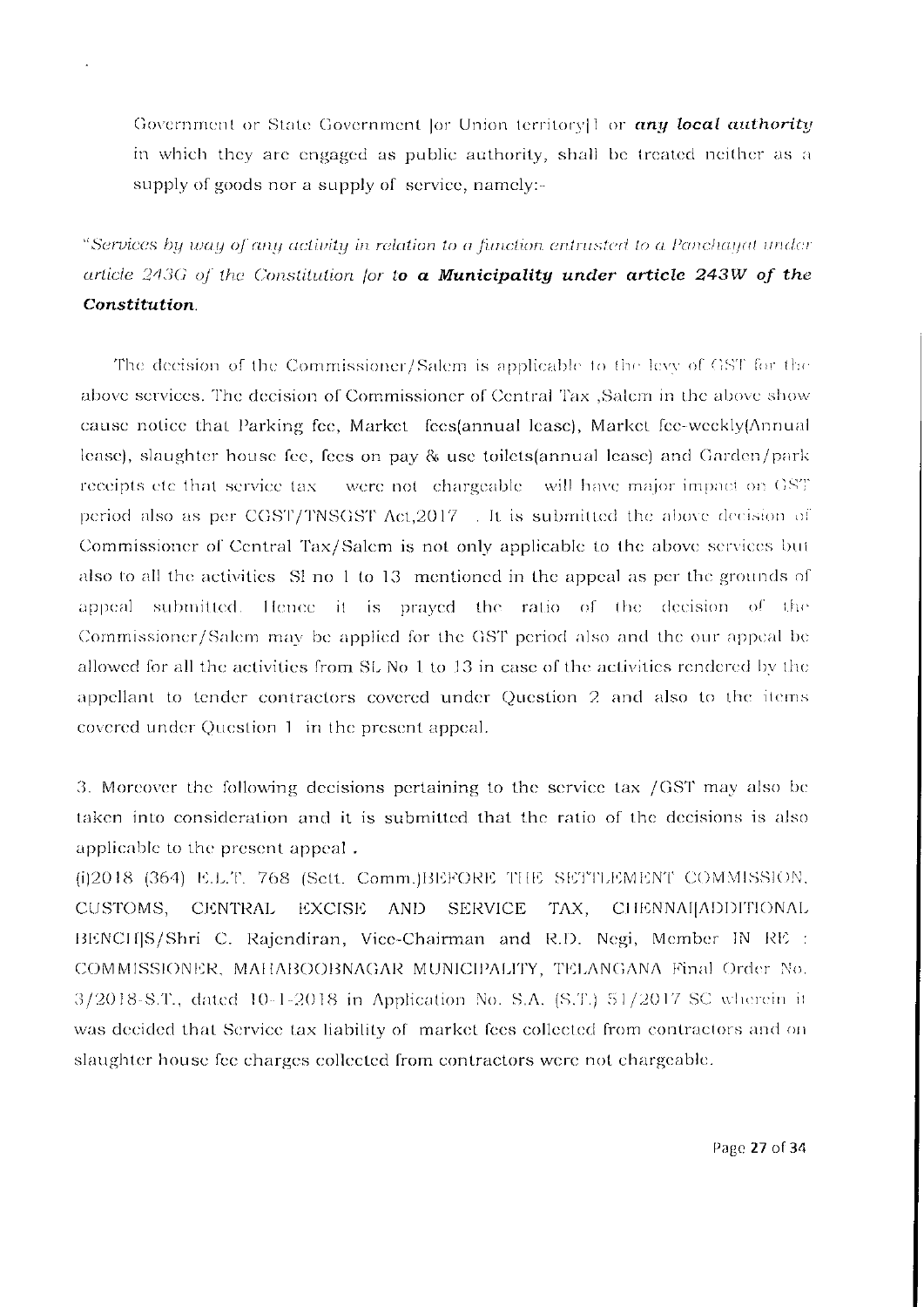(ii) 2019 (28) G.S.T.L. 193 (Cal.) IN THE HIGH COURT AT CALCUTTA Protik Prakash **COOPERATIVE** PARKING **SERVICING** AND Banerice. **J.PIONEER** CAR-CONSTRUCTION SOCIETY LTD Versus STATE OF WEST BENGAL W.P. No. 9625 (W) of 2019, decided on 30-5-2019 wherein it has been decided that Parking services -Municipal Parking lots under Kolkata Municipal Corporation - Parking fees collected by a Cooperative Car Parking Servicing and Construction Society Ltd. for providing Municipal Parking lots, prima facie, not liable to GST as Municipal Corporation is also Municipality under Articles 243P and 243Q of Constitution of India and covered by exemption in respect of all functions under Article 243W ibid - Department directed not to take coercive action for recovery of GST for Municipal Parking lots - Section 73 of Central Goods and Scrvices Tax Act, 2017/West Bengal Goods and Scrvices Tax Act. 2017. [paras 2, 3, 4]

(iii), 2019 (20) G.S.T.L. 288 (Tri. - Mumbai) IN THE CESTAT, WEST ZONAL BENCH. MUMBAI S/Shri Ramesh Nair, Member (J) and Raju, Member (T) KARAD NAGAR PARISHAD Versus COMMISSIONER OF C. EX. & S.T., KOLHAPUR Final Order Nos.  $A/85156-85157/2018-WZB$ , dated 29-1-2018 in Appeal Nos. ST/85050 & 86031/2014-ST(DB) wherein it was decided that Renting of Immovable Property Levy of Service Tax on slaughter house fees collected by Municipal Corporation - As per Twelfth Schedule of Constitution of India, Regulation of slaughter houses is sovereign function of Municipal Corporation - Demand of Service Tax on slaughter house fees collected, set aside - Section 65(90a) of Finance Act, 1994. [para 4]

(iv)Hon'ble Madurai HC in the decision W.P.(MD)NO.12879 OF 2019 dated 22-02- $2021$  in case of Manonmaniam Sundaranar University decided that statutory functions are not chargeable to service tax.

Applying the ratio of the above decisions it has been prayed that the appeal of the appellant may be allowed by setting aside the order of the AAR.

# **7 DISCUSSION**

7.1 We have carefully considered the various submissions made by the Appellant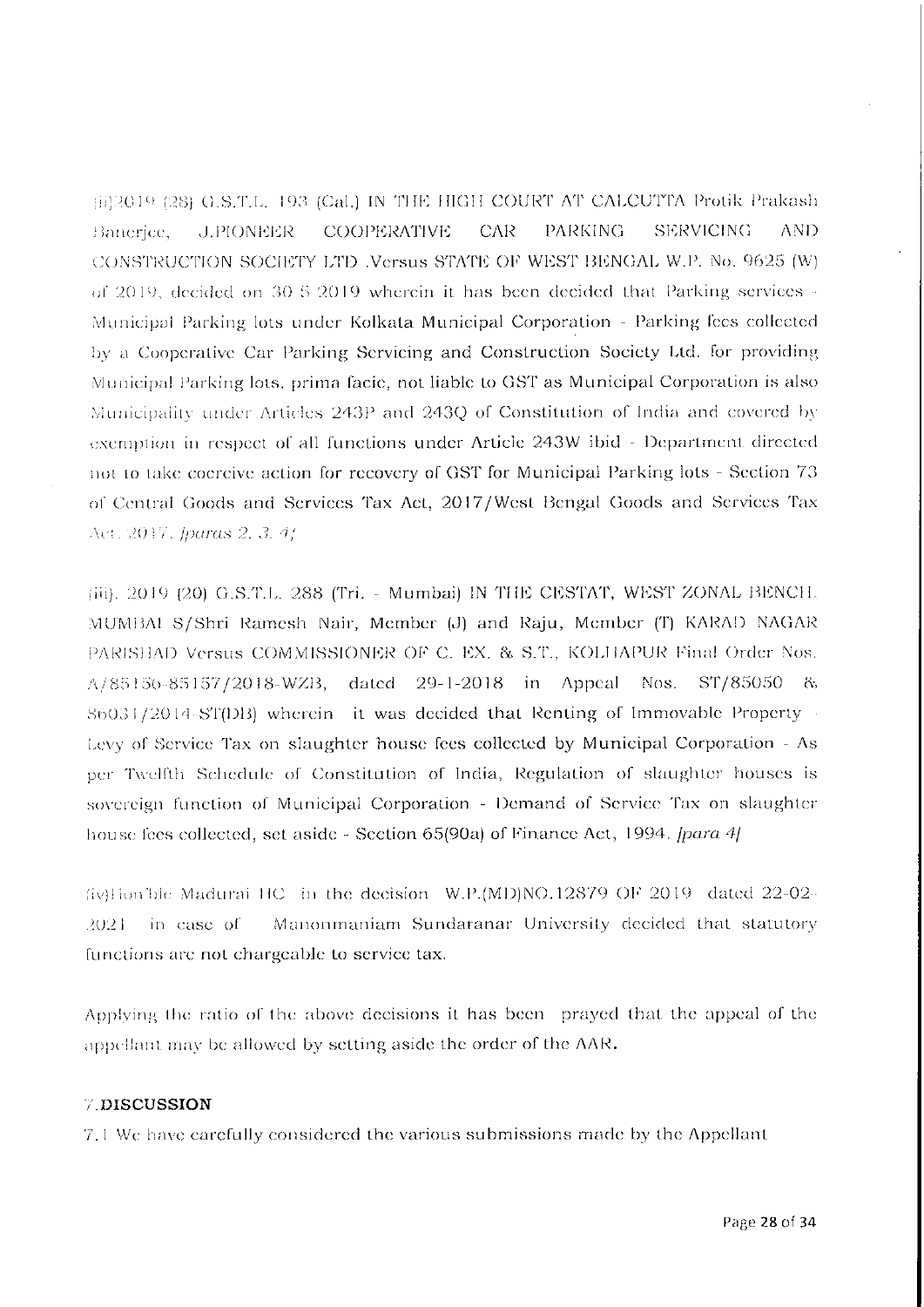and the applicable statutory provisions. We find that the appellant has filed the present appeal only in respect of the following aspects:

- a. In respect of Q.No. 1 against Sl.No. 6 / Sl.No. 9 in as much the applicability of SLNo. 56/76 of Notification No. 12/2017 dated 28.06.2017 was not considered and ordered by the  $LA$ ;
- b. In respect of Q.No. 1, Sl.No. 5B-locker rent provided in bus-stand was ordered as taxable while the contention of the appellant is the said service is not taxable
- c. In respect of Q.No. 2 in respect of SLNo. I to 13, it has been held that the appellant supply the rights held by them to the contractors through the tender process which is a supply made by them to the contractors who are business entities for furtherance of their business and it is not an activity in relation to the function entrusted under Article 243 G/W of the Constitution
- d. The LA has ruled that road cutting charges is one time supply; the rental charges are periodical; Both the supply are not in conjunction with each other in the ordinary course of business and therefore the same is not a composite supply

The above are taken up for consideration and ruling as under.

8.1 In respect of Q1 (Sl. No. 6 and 9), the AAR has given a ruling that services by way of slaughtering of animals / fees on pay & use toilets is neither a supply of goods nor a supply of service as per notfn. No. 14/2017-CT(R) as amended by notfn. No. 16/2018-CT(R) being an activity in relation to a function entrusted to a Municipality under Article 243W of the constitution, in which they are engaged as public authority. However, the appellant is not satisfied and has sought to appeal seeking another ruling from the appellate authorities that the activity is also covered under SI no. 56 /76 of the table in notfn. No.  $12/2017$ -CT(R). The very terms of reference for AAR as per S.95(a) is to provide a ruling for an applicant in relation to a supply being or proposed to be undertaken by the applicant only (emphasis supplied). The Erode City Municipal Corporation being the applicant, having been given a ruling based on his activities as a Municipality under Article 243W of the constitution, cannot seek another ruling in the guise of appeal for the activity in general, whether the same be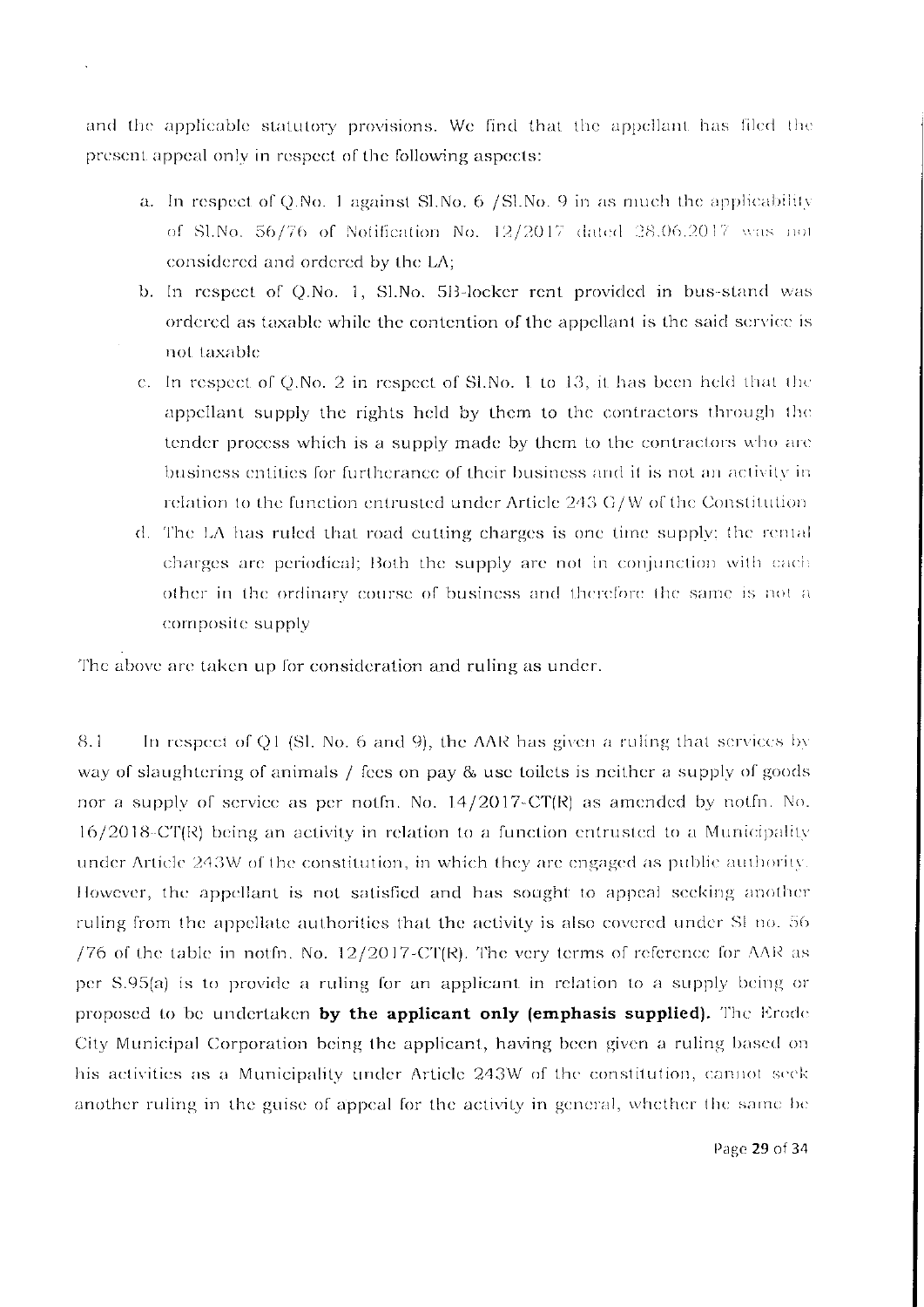covered by another entry in another notification or otherwise. In such a scenario, the ruling sought by the applicant is not for the activities undertaken by him but sought for the activity in general which is not permitted under S.95, especially when for the same service done by the tender contractors of the appellant, the same question has been raised by the appellant vide Q2. It appears only to be a ploy and an extravagant claim without supported by any legal fiction or rule nor even equity but only done to lure the AAAR into a trap of self-contradiction while answering further questions later and is therefore, highly condemnable. In view of the above, in respect of the question sought in  $Q$  1 (Sl.No. 6 and 9), the appeal is not entertained.

In respect of sl. No. 5B (Rent for locker provided in bus stand), we find that the  $8.2$ activities in relation to function entrusted to a municipality under 243W of the constitution are multitudinous and unless the provisions of respective state municipality acts are also read in conjoint with the functions entrusted under the constitution, it is not easy to fathom the activities undertaken by the municipalities in a state. On a harmonious reading of the provisions of the TamilNadu District Municipalities Act, 1920, together with the Twelfth Schedule to Article 243W of the constitution, providing bus stand in an area under the municipality with amenities for public at large is one of the activities of the municipality undertaken in the capacity of a public authority. Providing locker facility in a bus stand for the common man for which a fee is charged is only an activity anciliary to constructing a bus stand and therefore, there is no room for doubt in our minds that locker facility for common public in bus stand is an activity undertaken by the municipality as a function entrusted under 243W of the constitution and the services of rent or fee collection for such a facility is neither a supply of goods nor a supply of service as per notfn. No.  $14/2017$ -CT(R) and hence exempt.

With respect to the same set of services raised in Q1 if not done directly by the  $Q_{1}$ municipal corporation but by the tender contractors  $(Q2)$ , the appellant is aggrieved of the fact that the AAR had answered in negative for exemption and hence the appeal. The argument of the counsel for the municipal corporations is that section  $7(2)(b)$ allows the government, on the recommendation of the council, to notify such activities or transactions undertaken by the central government, state government or any local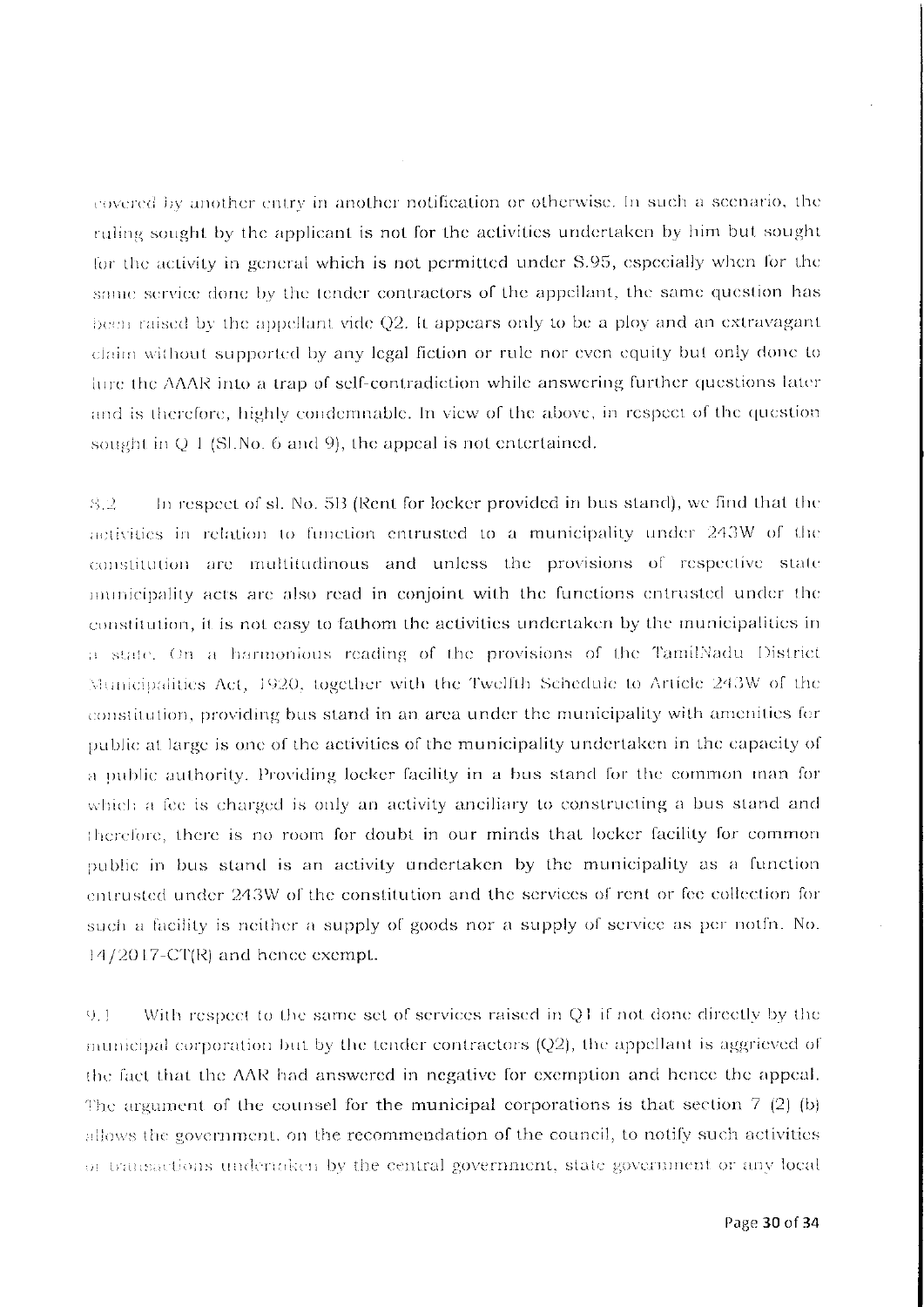authority in which they are engaged as public authorities, to be treated neither a supply goods nor a supply of services. In pursuance of this, the government has notified in notification 14/2017, that services by way of any activity in relation to a function entrusted to a Panchayat under article 243G of the Constitution or to a municipality under article 243W of the Constitution shall be treated neither has supply of goods or a supply of service.

 $\ddot{\phantom{0}}$ 

In the present case, there are three parties, namely the corporation, the contractor and the public/consumer. The corporation enters into a contract with the contractor, requiring the contractor to provide to the public, a service which constitutes an activity covered under the above notification. This arrangement results in two sets of transactions, one between the Corporation and the contractor, and the other between the contractor and the public. The present application is restricted to seeking ruling on the tax applicable for the transaction between the corporation and the contractor.

The nature of activities under sl. No. 1 to 9 and 13 ('except Sl.No. 5A Charges' for TV advt. in Bus Stand; 5C- Flower shop in bus stand in open space & SLNo. 7 Bunk Stall') answered in affirmative by the AAR for direct services but not answered for the same set of activities if done by the contractors, has with all its variations and connotations indicate proximity with the main transaction indicated, i.e., functions under 243W of the constitution. It cannot be said to indicate any activities, not concerned with the functions indicated. The relationship is specific and tangible and has nexus and direct correlation with the functions under article 243G. The nature and constitution of performer is not distinct from the essential characteristics of the functions, envisaged under Art.243W. The criteria to determine that the activity is directly in relation to the functions entrusted under Article 243W viz., whether such activities are necessary to make the function operational or whether the activities are performed while carrying out the functions as such or the direct object of the activities enhances the value or efficiency of the functions or affects the nature of the functions etc., are met in full when performed by the contractors too. There is more than a mere indirect or incidental connection between the activities enumerated in SI no. 1 to 9 and 13('except Sl.No. 5A-Charges for TV advt. in Bus Stand; 5C- Flower shop in bus stand in open space & SLNo. 7 Bunk Stall') and the underlying functions under Art.243W. The functions are clearly identifiable to be the one from or in respect of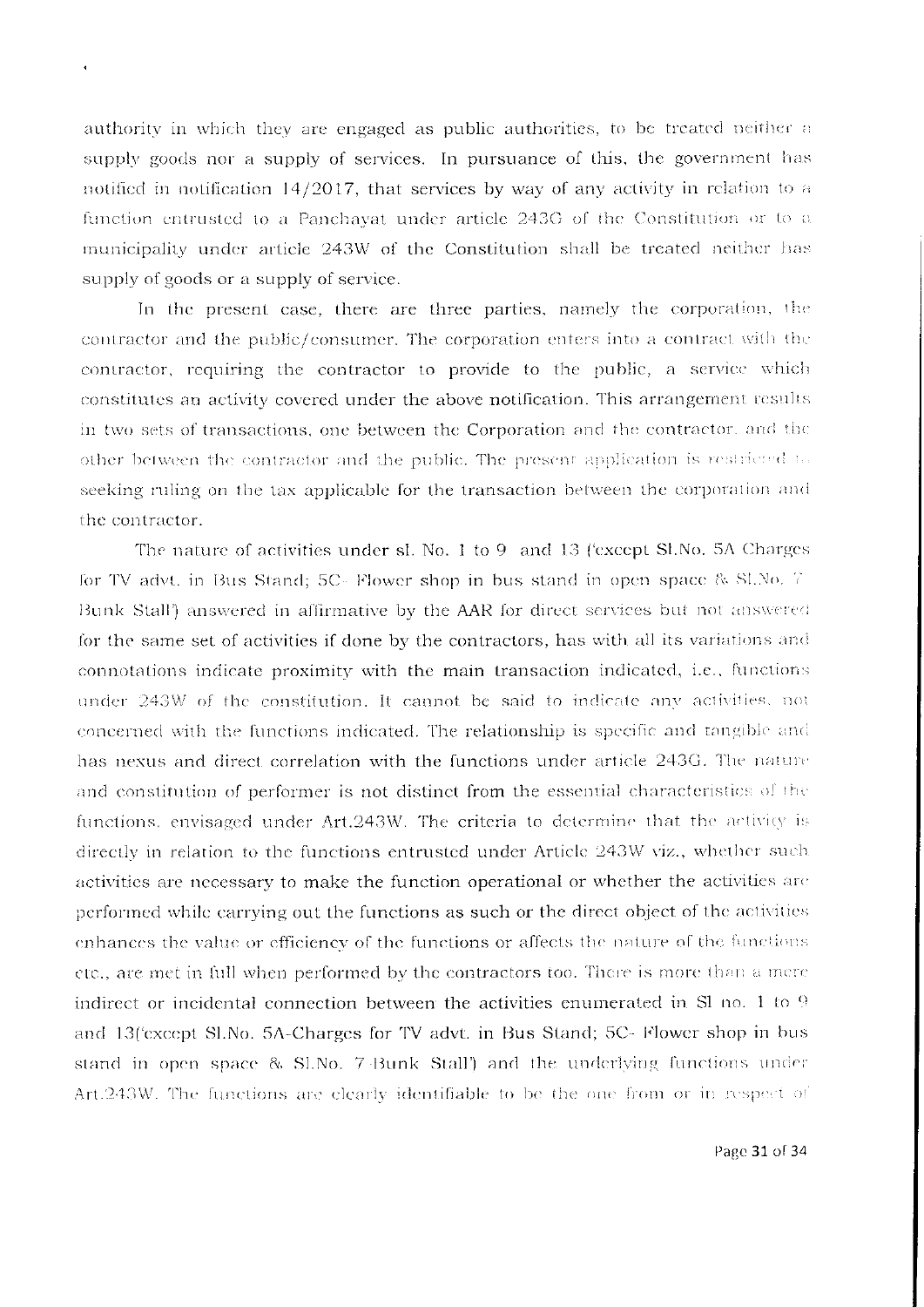which the activity is received or supplied. Thus there is a close link or association between the activity and the functions. It is not the proportionality of the activity which determines whether it is in relation to the function but the implications of the legislative assessment of the term 'in relation to' is more tilted towards nexus, inseparability and identity of the activities involved with the functions and not merely on other parameters. However, in this case, the tender contractors appear to render back to back services to the municipal corporation. Needless to say, this exemption will not apply if the contractor has performed an activity that only has an indirect connection with the functions entrusted or if the activity is only an incidental component of a more comprehensive supply of other services.

Clearly, the transaction between the corporation and the contractor is an activity/transaction undertaken by the local authority, engaged as public authority. The requirement explicitly stated in section  $7(2)(b)$  are met. Further, in as much as  $\pm$ his transaction/activity undertaken by the corporation is an activity covered under the above notification, this transaction/activity under sl. No. 1 to 9 and 13 ('except SLNo. 5A Charges for TV advt. in Bus Stand; 5C- Flower shop in bus stand in open space & SLNo. 7-Bunk Stall') listed by the AAR as neither a supply of goods nor a supply of service are available to contractors also provided the same are rendered as back to back services to the appellant.

 $Q_{12}$ With respect to operation of flower shops by contractors, Bunk Stalls by contractors as well as advertisement rent through TVs installed in the bus stand, as awarded by the appellant, since the same are earmarked to be kept at a particular location and at the same time ensuring prominence of location to attract buyers and further since a rent is fixed under contractual agreements, the same would fall under 'renting of immoveable property' services as defined under definitions 2(zz) under the notin. No. 12/2017 and the exemption under sl.no. 7 of notin no. 12/2017-CT (Rate) is available as well as charging of tax on RCM basis under sl. No. 5 of notfn. 13/2017-CT(R) subject to fulfilment of the conditions spelt out therein.

 $10.1$ In respect of the question pertaining to whether the charges obtained for the service of road cutting for the purpose of laying cables by telephone companies alongside roads on contract basis is a composite supply, the question is answered in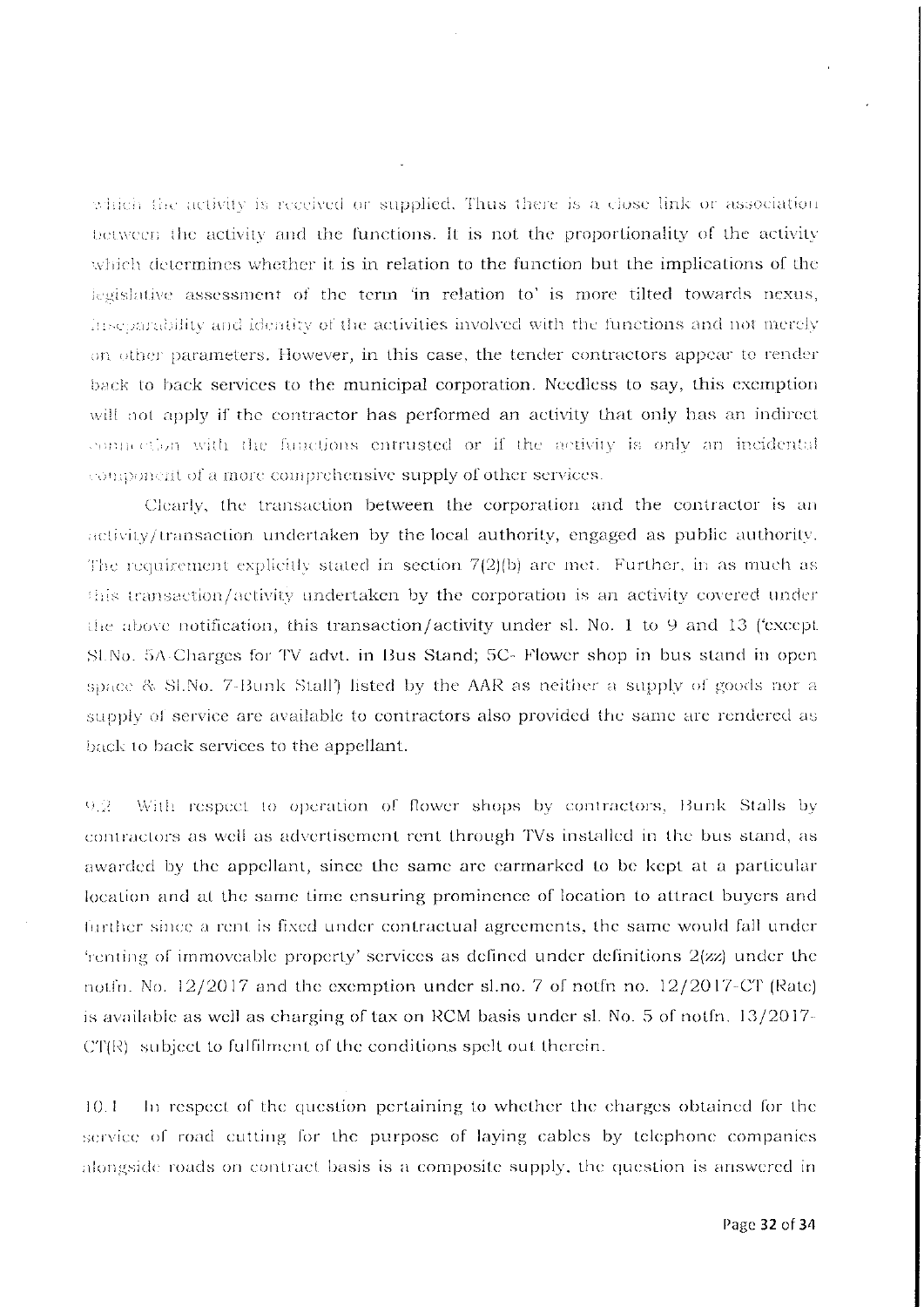affirmative. Though two charges are collected by the appellant for road cutting and annual rent for cables running across the road, it can be seen that unless road is cut. cables cannot be laid and mere road cutting without laying of cables is useless. Therefore, both the services have to run in tandem with respect to the telephone companies and the methodology of collection of money is immaterial to the fact of the activities of road cutting and laying of cables, which is indeed a composite supply. It must also be noted that this is a factual question and is restricted to the particular activity of road cutting followed by laying of cables by telephone companies and therefore, the same is not to be extended to all the types of road cutting activities.

11. In light of the above, we rule as under:

 $\epsilon$ 

# **RULING**

- a. In respect of Q.No. 1 against Sl.No. 6 & Sl.No. 9, the appeal is not entertained for the reasons stated in para 8.1 above
- b. In respect of Q.No. 1, Sl. No. 5-B (Rent for locker provided in bus stand by the appellant) it is held to be an activity undertaken by the Municipality as a function entrusted under 243 W of the Constitution and the service of rent or fee collection for such a facility is neither a Supply of Goods nor a supply of Service as per Notification No. 14/2017-CT (Rate)
- c. In respect of Q.No. 2, the transaction between the corporation and the contractor as listed in Sl.No. 1 to 9 and 13, except at Sl.No. 5A-Charges for TV advt. in Bus Stand; 5C-Flower shop in bus stand in open space & SLNo. 7 Bunk Stalls' of the said question, in the factual matrix presented, it is held to be an activity/transaction in relation to the activity/transaction undertaken by the appellant engaged as Public authority and the same are covered under Notification No. 14/2017-C.T.(Rate) as amended
- d. In respect of Q.No. 2, SLNo. 5A-Charges for TV advt. in Bus Stand; 5C-Flower Shop in bus stand in open space & Sl. No. 7 -Bunk Stall' of the said question, the same is covered under Sl.No. 7 of Notification No. 12/2017-CT (Rate) as well as charging of tax on RCM basis under Sl.No. 5 of Notfn No.  $13/2017 - CT$ (Rate) subject to fulfillment of the conditions therein is available to appellant.
- e. In respect of supply of services of allowing road cutting and the subsequent track renting, the situation being factual in as much as the road cutting is